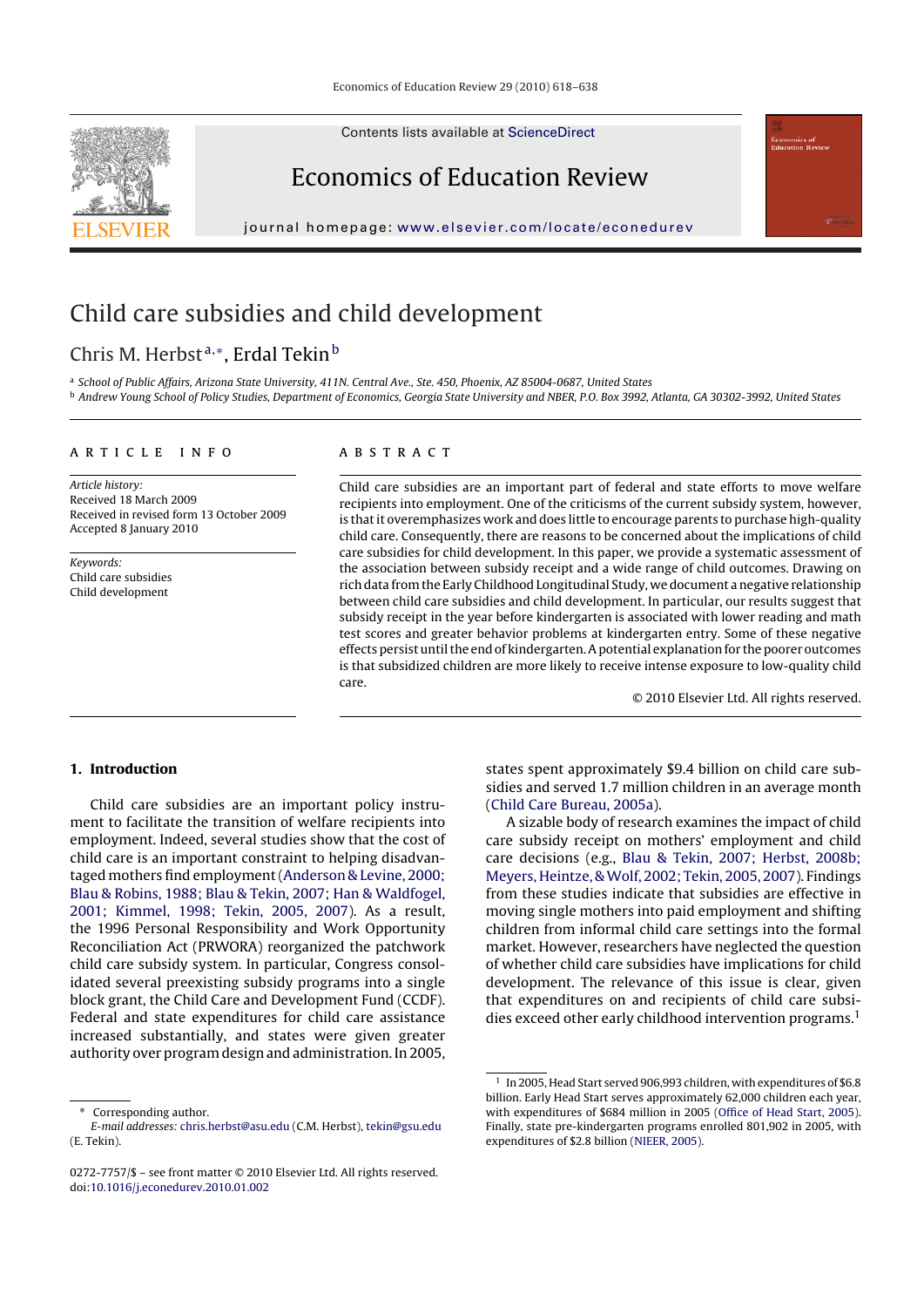Since most child care subsidies are used to purchase center-based care—which has been found to promote child development in some studies—it is commonly assumed that subsidies should also have positive effects on wellbeing. However, it is unclear a priori whether subsidies are beneficial or detrimental to child outcomes. There are three primary channels through which child care assistance policies can influence child outcomes. First, mothers must be employed to be eligible for a subsidy, and recent evidence suggests that early maternal employment is negatively associated with child development (Bernal, 2008; Brooks-Gunn, Han, & Waldfogel, 2002; James-Burdumy, 2005; Liu, Mroz, & Van der Klaauw, 2003; Ruhm, 2004). Second, subsidies create incentives to purchase nonparental child care. The evidence here is mixed, with some studies finding positive effects for child care attendance (Loeb, Fuller, Kagan, & Carrol, 2004; NICHD, 2003a, 2003b) and others finding insignificant or negative effects (Baydar & Brooks-Gunn, 1991; Bernal & Keane, 2008; Desai, Chase-Lansdale, & Robert, 1989). There is more agreement, however, that high-quality center-based care has positive effects on cognitive development, particularly for low-income children (Hill, Waldfogel, & Brooks-Gunn, 2002; NICHD & Duncan, 2003; Peisner-Feinberg et al., 2001). Finally, child care subsidies free up income for parents to spend on private consumption and goods that enhance child quality. The extent to which additional income is spent on private consumption versus child quality depends on the relative size of the income elasticities.

This relationship is further complicated by the presence of several design features embedded in the CCDF that have implications for child care quality. Arguably the most important design feature is the principle of "parental choice," in which parents are free to use subsidies to purchase virtually any legally operating child care provider, including those operating outside states' regulatory regimes. Furthermore, conditioning eligibility for subsidies on employment and income creates challenges for maintaining stable child care arrangements. In particular, if changes in employment and income status are related to lapses in subsidy receipt, such instability could undermine child well-being by severing productive child-teacher relationships and exposing children to comparatively low-quality care during unsubsidized periods. States' reimbursement rates—or the maximum amount a state agency pays a given provider—can also influence quality. Reimbursements are usually below the federally recommended level, limiting families' access to high-quality care. This may also reduce incentives for providers to make important quality enhancements. In general, the aim of current subsidy policy is to support employment among low-income families, while placing few restrictions on child care quality (Gormley, 2007).

This paper represents the first attempt to study the implications of child care subsidy receipt for child development in the United States. Using a sample of children living with single mothers drawn from the Kindergarten cohort of the Early Childhood Longitudinal Study (ECLS-K), we examine several measures of child well-being in the cognitive, behavioral, and psychomotor domains. Our results indicate that child care subsidy receipt in the year before kindergarten is associated with negative outcomes at kindergarten entry. For example, our best estimates suggest that subsidized children score 0.30 and 0.26 standard deviations lower on tests of reading and math ability, respectively. These negative associations generally apply to several outcomes in the behavioral domain as well. Furthermore, the impact of subsidies persists until the end of kindergarten. While the data do not permit a detailed analysis of the mechanisms through which child care subsidies influence child well-being, we present some evidence from the ECLS-K and discuss results from other studies that both point to poor child care quality as a possible explanation for the negative subsidy effects.

#### 2. Overview of child care subsidy policy and previous research on child care

### 2.1. The CCDF and implications for child care quality

To be eligible for CCDF funds, families must be engaged in a state-defined acceptable work activity (e.g., employment, education, or job training), have incomes below 85 percent of the state median income (SMI), and have at least one child ages 0–12. States are given substantial flexibility in designing their subsidy systems, including the ability to transfer up to 30 percent of their TANF block grant to the CCDF, setting reimbursement and copayment rates, and defining acceptable work activities. However, states must spend no less than four percent of their CCDF allocation on quality improvement activities, and a market rate survey must be conducted every two years to ensure that subsidy families have "equal access" to high-quality providers. $2$ 

To receive subsidies, parents must complete an initial application—available at local child care or TANF offices, resource and referral agencies, via mail, or online—and must undergo eligibility screening. Once families enter the subsidy system, benefits are granted for a limited time period, usually six or 12 months, after which another round of eligibility screening is performed. Local child care agencies pay some or all of the family's child care costs through the reimbursement rate (which depends on income, the type of provider used, and the age of the child), with the reimbursements going directly to the child care provider or the family. States also require parents to cover a portion of child care costs through a copayment that varies with income, although exemptions can be applied to families below the poverty line or those receiving welfare. States utilize a number of strategies to ensure that recipients comply with subsidy rules and regulations. For example, if parents do not undergo the reauthorization process, local agencies typically terminate subsidy benefits auto-

<sup>2</sup> Results from the survey are used to set reimbursements at a level that allows subsidized families to purchase child care up to the 75th percentile of the local price distribution.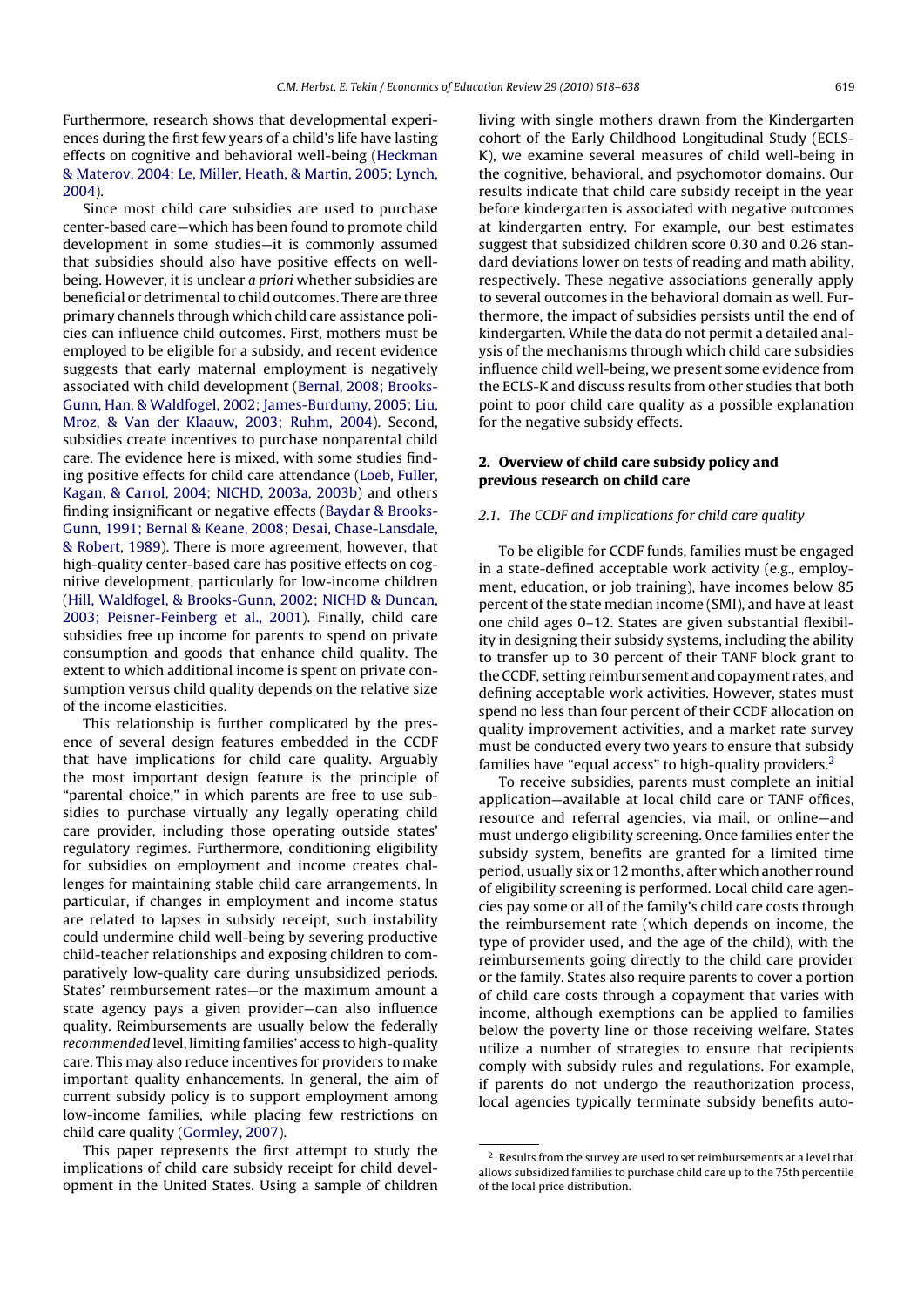matically. Invoices are usually required to substantiate children's enrollment in child care, and school attendance registers and employer paystubs are needed to confirm parents' participation in acceptable work activities. In addition, agencies have the authority to recover child care funds provided during a period in which the parent was ineligible for assistance.

As previously stated, there are several design features associated with the CCDF that have implications for child care quality. The most important feature is the principle of "parental choice," in which parents are free to use subsidies to pay for any legally operating child care provider, including unregulated relatives and other in-home caregivers.<sup>3</sup> To receive federal funds, providers are only required to be licensed if there is a state mandate, or they must meet basic health and safety regulations in cases where the state grants legal exemptions from licensing. The increased flexibility through "parental choice" is beneficial for working parents, but allowing providers to accept subsidized children while operating outside states' regulatory regime means that some children are exposed to low-quality care that is difficult to monitor (Adams, Tout, & Zaslow, 2007). Mandating only minimum quality standards also reduces the incentive for providers to invest in costly quality improvements that support child development.

The CCDF's emphasis on supporting employment may also influence the stability and quality of care received by low-income children. As noted above, parental eligibility for subsidies is conditioned on employment and income, which means that parents lose eligibility if they become separated from a job, have earnings that exceed the threshold, or fail to comply with states' recertification rules. These eligibility rules can be at odds with children's developmental needs. Recent evidence suggests that the median subsidy spell lasts only 3–7 months (Meyers, Peck, et al., 2002). If lapses in subsidy receipt prompt frequent changes in child care arrangements when parents lose eligibility, such instability could have negative effects on child outcomes (Loeb et al., 2004; Shonkoff & Phillips, 2000; Tran & Weinraub, 2006).

Linking subsidy eligibility to employment and income creates challenges for providers to increase quality. Child care providers that rely heavily on subsidized children as a source of revenue may experience severe fiscal shortfalls when parents lose eligibility or use their subsidy to pay another provider. States' use of rationing, waiting lists, and other tools to navigate the CCDF funding structure can be a further source of financial instability for child care providers. Given the volatility associated with serving large numbers of subsidized children, providers have few incentives to make substantial quality improvements, especially those requiring a long-term commitment of sustained funding (e.g., higher wages, additional and highskilled staff, and educational materials) (Adams & Rohacek, 2002).

Finally, states' CCDF regimes influence child care quality through reimbursement rates. Child care subsidies

increase purchasing power by enabling low-income parents to afford a level of quality provided in the larger child care market.<sup>4</sup> The CCDF attempts to surmount the problem of low average quality by setting reimbursement rates at a level high enough to cover at least 75 percent of the prices charged in the local market. Setting reimbursement rates at the 75th percentile is a federal recommendation, however, leaving states with substantial flexibility to set lower benefit levels. As of 2007, only nine states established reimbursement rates at the 75th percentile of the local price distribution, compared to 22 states in 2001 (Schulman & Blank, 2007). Low reimbursement rates limit parental access to high-quality providers, thereby decreasing demand for such services and weakening incentives for providers to raise quality.5

### 2.2. Previous research

Several strands of empirical research are relevant to the current study. Our review begins with the finding that investments in early childhood programs can have high returns, especially for low-income children (Karoly, Kilburn, & Cannon, 2005; Knudsen, Heckman, Cameron, & Shonkoff, 2006). Research from neurobiology suggests that receptivity to new information is substantially stronger early in life (Shonkoff & Phillips, 2000), while recent work in economics stresses the dynamic complementarities inherent in early childhood investments that make them particularly cost-effective (Barnett, 1995; Carneiro & Heckman, 2004).

There is a small literature analyzing the impact of publicly subsidized educational programs, and much of the evidence to date is inconsistent. Results from intensive early childhood interventions, including the Perry Preschool and Abecedarian programs, offer promising impacts on short- and long-term outcomes (Barnett, 1995; Karoly et al., 2005). These results are mirrored by recent evaluations of states' pre-kindergarten programs, all of which find substantial positive impacts on low-income children's cognitive ability test scores (Berlinski, Galiani, & Manacorda, 2008; Berlinski, Galiani, & Manacorda, 2009; Fitzpatrick, 2008; Gormley & Gayer, 2005; Loeb, Bridges, Bassock, Fuller, & Rumberger, 2007; Magnuson, Ruhm, & Waldfogel, 2007). A sizeable body of research evaluates the short- and long-term impact of Head Start, a federally subsidized preschool program targeted at poor children and their families. For example, a recent randomized evaluation by the U.S. Department of Health and Human Services estimates test score impacts of around 0.1–0.2 standard deviations one year after Head Start entry (U.S. DHHS,

<sup>3</sup> Indeed, fully 25 percent of subsidized children participate in unregulated daycare settings (Child Care Bureau, 2005b).

<sup>4</sup> Recent studies suggest, however, that average quality in U.S. child care settings tends to be mediocre and highly variable (Helburn et al., 1995; NICHD, 2000a; Phillips & Adams, 2001; Vandell & Wolfe, 2000). For an example of the effects of quality inputs in another early childhood education environment (Head Start), see Currie and Neidell (2007).

<sup>5</sup> States have addressed these incentive problems through tiered reimbursement rates, which provide higher rates to providers meeting more stringent quality standards. One problem with this approach, however, is that states will only pay the higher rates after providers make the quality improvements, and therefore does not help low-quality providers make the initial financial investments.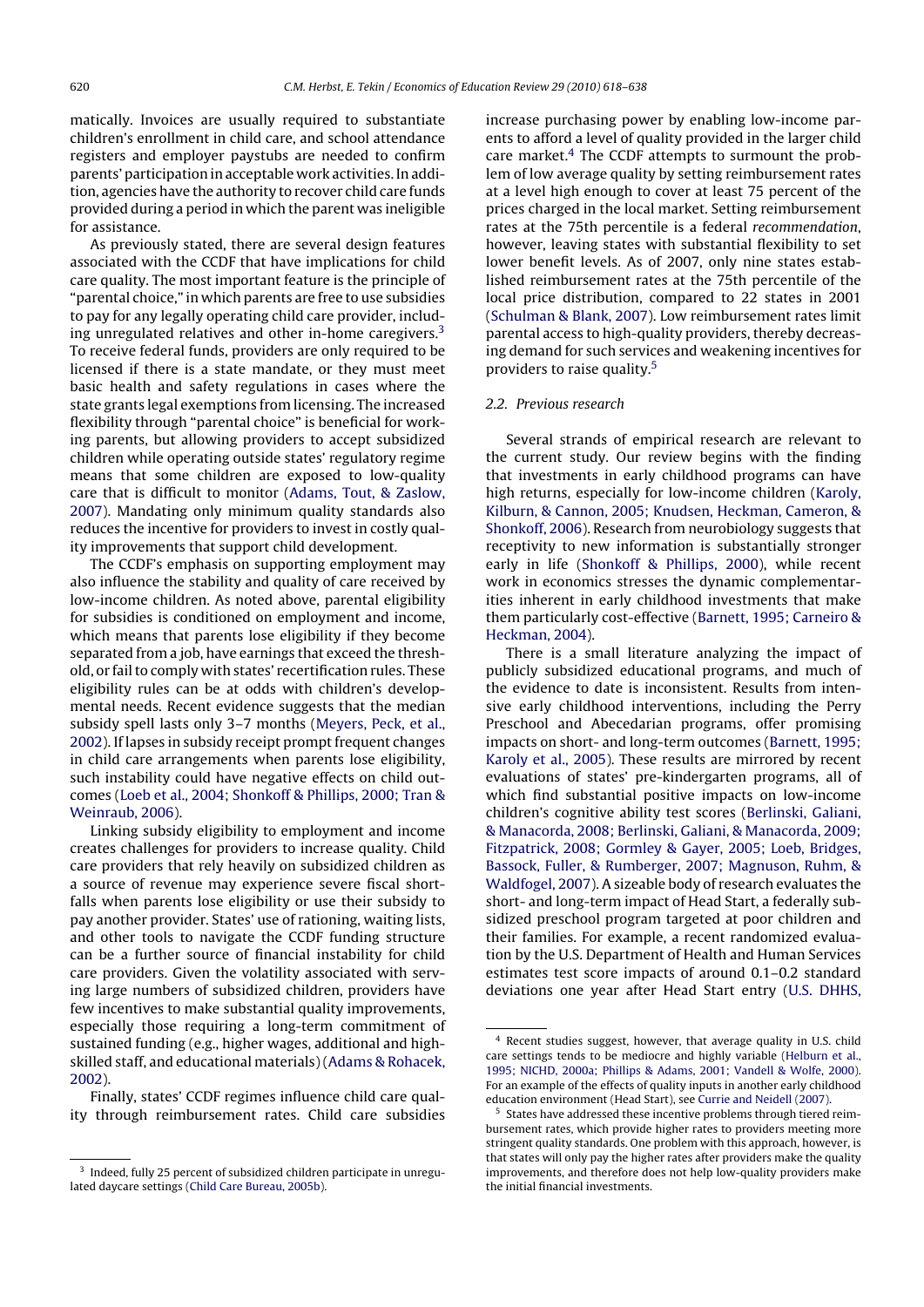2005). The best evidence to date on the long-term impact of Head Start comes from within-family comparisons of siblings (Currie & Thomas, 1995; Deming, 2009; Garces, Thomas, & Currie, 2002) and discontinuities across counties in Head Start funding (Ludwig & Miller, 2007). Results from this body of work point to reductions in childhood mortality (among all children), reductions criminal activity (among African American children), and increases in educational attainment (among white children).

On the other hand, a number of studies find negative effects of publically subsidized child care programs. For example, Baker, Gruber, and Milligan (2008) evaluate the impact of Quebec's "\$5 per day child care program" on child care utilization, labor supply, and child and parent outcomes. Although the program increased parental labor supply and raised attendance in formal child care arrangements, it also had negative effects on children and parents. In particular, subsidized children were worse off in a variety of behavioral and health dimensions, ranging from increased physical aggression and diminished social skills to increases in common illnesses. The authors also find that the program led to more hostile and less consistent parenting, worse parental health, and lower-quality parental relationships. Similar results are uncovered in a recent study of Denmark's universal child care regime (Gupta & Simonsen, 2007). In particular, the authors find that enrollment in both preschool programs and family-based care is associated with poorer non-cognitive outcomes, especially among boys. Finally, Herbst and Tekin (in press) examine the relationship between child care subsidy receipt in the U.S. and children's weight outcomes throughout kindergarten. Their results indicate that subsidies are associated with increases in body mass index (BMI) and a greater likelihood of being overweight and obese.

There is a comparatively large number of studies examining the impact of child care utilization on children's intellectual and social development (Baydar & Brooks-Gunn, 1991; Bernal & Keane, 2008; Blau, 1999; Desai et al., 1989; Hill et al., 2002; Loeb et al., 2004; NICHD, 2000a, 2000b, 2003a, 2003b; NICHD & Duncan, 2003; Peisner-Feinberg et al., 2001).<sup>6</sup> This body of work is relevant to our research because mothers respond to child care subsidies by moving children away from parent and relative care and into formal arrangements.<sup>7</sup> Whether this substitution influences child outcomes positively or negatively depends on the relative productivity of parental care. Formal child care may improve child well-being if these arrangements place children in safer and more stimulating environments. However, significant time in these arrangements could lead to low-quality mother-child interactions and less responsiveness of children to maternal sensitivity.

Overall, these studies produce inconsistent results on the impact of nonparental arrangements on child well-being. The diversity of findings is due, in part, to identification problems stemming from the treatment of child care choices as exogenous. A recent study by Bernal and Keane (2008), however, addresses some of these selfselection issues by using welfare and other social policy reforms as instruments for a measure of child care time. Using a sample of single mothers in the NLSY, the authors find that an additional year of child care attendance reduces cognitive ability test scores by 0.11 standard deviations. Previous studies on social and emotional development generally find that children attending center-based care display more behavior problems and less self-control than children in other settings (NICHD, 2003b). When studies are able to discern levels of child care quality, the results consistently suggest that children attending highquality center-based care perform better on cognitive tests than children in family homes or relative care (NICHD & Duncan, 2003). Moreover, the cognitive benefits of high-quality care are greater among children from disadvantaged backgrounds, a finding echoed by several random assignment studies evaluating states' welfare-to-work programs (Crosby, Gennetian, & Huston, 2005; Gennetian, Crosby, Dowsett, Huston, & Principe, 2005) as well as recent work on state pre-kindergarten programs (Gormley & Gayer, 2005; Magnuson et al., 2007).

A final strand of empirical research that is relevant to the current study focuses on the impact of early maternal employment on child well-being. Findings from this body of work are important given that child care subsidies are strongly tied to employment mandates for low-income parents. A sizeable literature emphasizes measures of cognitive ability (Baum, 2002; Bernal, 2008; Blau & Grossberg, 1992; Brooks-Gunn et al., 2002; Desai et al., 1989; James-Burdumy, 2005; Liu et al., 2003; Ruhm, 2004; Waldfogel, Han, & Brooks-Gunn, 2002). This evidence suggests that maternal work during the first year of a child's life is associated with small, negative effects on cognitive ability. Additional research in this area tentatively points to the persistence of negative effects into early-adolescence (Han, Waldfogel, & Brooks-Gunn, 2001; Ruhm, 2008). More recent work extends the literature to an array of health outcomes. For example, Gordon, Kaestner, and Korenman (2007) find that early maternal work has no adverse effects on the incidence of injuries, respiratory problems, and other health events, while estimates by Morrill (2009) point to increases in hospitalizations, asthma episodes, and poisonings. In addition, there is a growing literature suggesting that early and later maternal employment is associated with increases in childhood obesity, especially among high-income children (Anderson, Butcher, & Levine, 2003; Ruhm, 2008).

### 3. Data sources

The data used in the analysis are drawn from the Early Childhood Longitudinal Study, Kindergarten cohort (ECLS-K), a nationally representative sample of 21,260 children attending kindergarten in the fall of  $1998<sup>8</sup>$  Children in

<sup>6</sup> See Smolensky and Gootman (2003) for a thorough review of this research.

 $7$  It is also possible that child care subsidies allow parents to shift children between formal arrangements, or simply keep children in the same arrangement and either purchase more of it or pay less for the existing level of services.

<sup>8</sup> The ECLS-K is sponsored by the U.S. Department of Education. For more information, see the ECLS-K website at http://nces.ed.gov/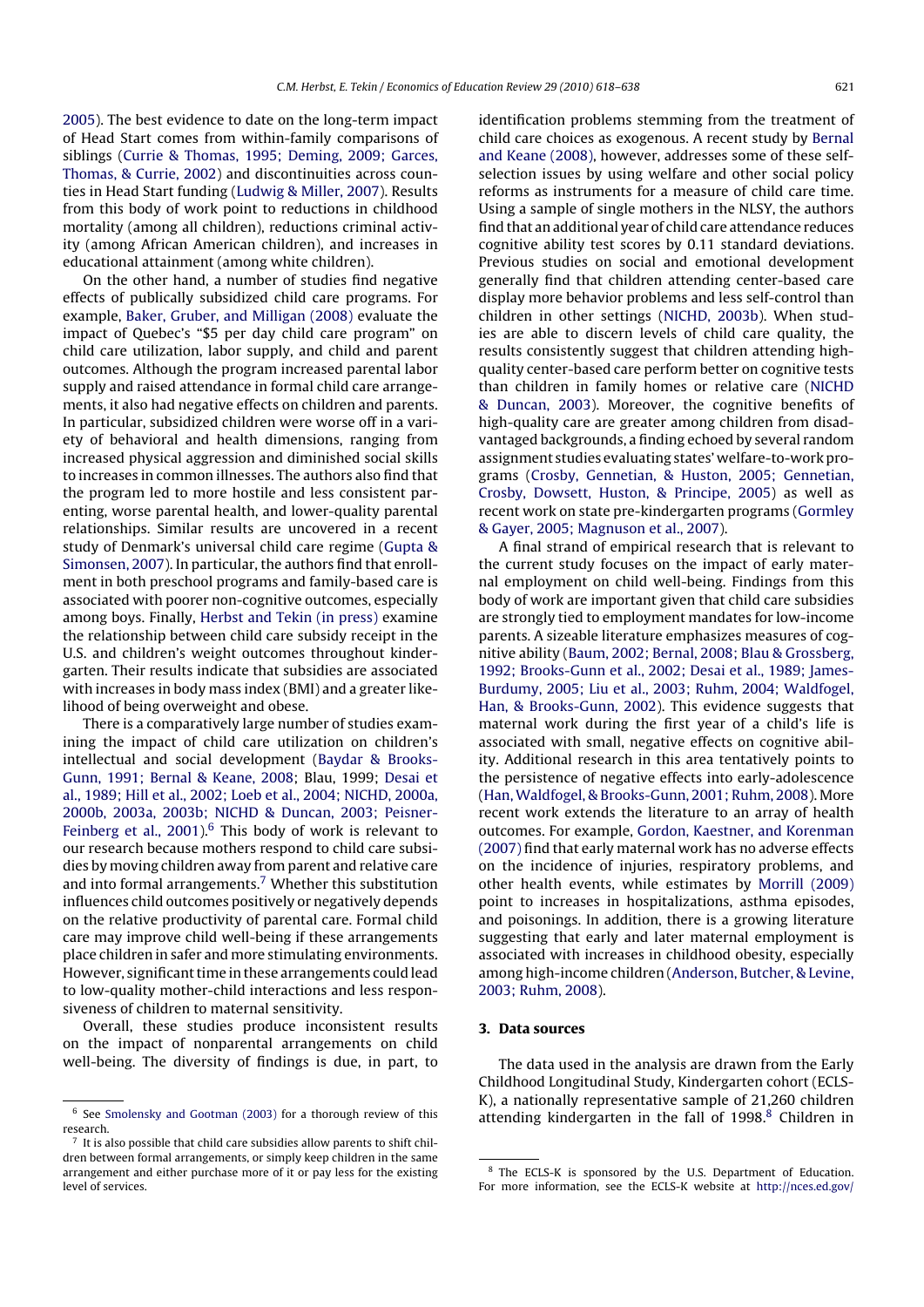the ECLS-K are followed through the eighth grade, with detailed parent, child, and teacher interviews conducted in the fall and spring of kindergarten (1998 and 1999) and the spring of first (2000), third (2002), fifth (2004), and eighth (2007) grade. About 20 kindergartners per school from over 1200 public and private schools are included in the sample.<sup>9</sup>

Analyses in this study are based on the fall and spring of kindergarten waves of data collection, in which child cognitive and behavioral assessments were conducted and parents were asked questions about child care attendance in the year prior to kindergarten entry. We limit our sample to 2795 children who lived with a single mother as of the fall of kindergarten interview.10 We limit the sample to female-headed families because they are the central focus of recent social policy reforms, including the PRWORA that created the current subsidy system. In addition, constraining the sample to single mothers allows us to focus on potentially eligible families without having to rely on exclusions based on endogenous family characteristics (e.g., earnings and welfare receipt). Indeed, unmarried mothers constitute 64 percent of eligible subsidy recipients (Herbst, 2008a). Exclusions from the sample are made if children were living in two-parent families (12,431) or missing data on one or more of the primary outcome variables (4421), child care arrangements (1189), and child care subsidy questions (27). We exclude an additional 335 children attending Head Start, since the decision to participate in this early intervention program in is not influenced by child care subsidies. $11$  Rates of item non-response on the remaining child and family variables are low, usually well below one percent of the final sample, and we retained these cases by imputing zeroes for the missing values and creating dummy variables to control for the possibility of non-random imputation.

#### 3.1. Child outcomes

We explore a large set of child outcomes, broadly organized around cognitive, behavioral, and psychomotor categories. In the cognitive domain, reading and math tests were administered to all children in the fall of kindergarten.<sup>12</sup> The reading test was designed to measure language and literacy skills, such as print familiarity, letter recognition, beginning and ending sounds, vocabulary, and reading comprehension. The math test evaluated identification of one- and two-digit numerals, recognition of geometric shapes, counting and reading numerals, pattern and sequence recognition, and solving simple word problems. Reading andmath outcomes are transformations of the raw scores into T-scores, which are populationreferenced measures of children's achievement. As a result, these scores are interpreted in relation to a given child's peer group. For ease of interpretation, T-scores are scaled to have (for the full sample) a mean of 50 and a standard deviation of 10. Effect sizes are therefore derived by dividing all parameter estimates by 10. Reliabilities for both cognitive tests are high (0.93 for reading and 0.92 for math).

In the behavioral domain, we explore teachers' subjective reports of children's internalizing behavior problems, externalizing behavior problems, approaches to learning, self-control, and interpersonal behavior.<sup>13</sup> The Internalizing Behavior Scale asks about the frequency with which children display anxiety, loneliness, low self-esteem, and sadness (four items). The Externalizing Behavior Scale inquires about the frequency of acting out behaviors, including arguing, fighting, anger, and impulsive behavior (five items). The Approaches to Learning Scale measures behavior reflecting the ease children display in the learning environment, including attentiveness, task persistence,

ecls/kindergarten.asp. An additional longitudinal study, the ECLS-Birth cohort, follows 14,000 children born in 2001 through kindergarten entry.

<sup>&</sup>lt;sup>9</sup> The ECLS-K used a multistage probability sample design to select the sample of children attending kindergarten in 1998. The primary sampling units (PSUs) were geographic areas consisting of counties or groups of counties. The second-stage consisted of public and private schools within sampled PSUs. The final stage units were students within schools. The school frame was freshened in the spring of 1998 to include newly opened schools that were not included in the original sample. Once the sample children were identified, parent contact information was obtained from the school, which was used to locate parents and seek consent for the child assessments and parent interviews. Completion rates (or response rates that are conditioned on earlier stages of data collection) for the fall of kindergarten interviews were high: 89.9 percent of child assessments were completed, 85.3 percent of parent interviews were completed, and over 90 percent of the teacher interviews were completed.

<sup>&</sup>lt;sup>10</sup> Single mothers were identified in the ECLS-K by using the variable P1HPARNT, which describes the child's living arrangements. We defined singlemother families as those in which the child lived with the "biological mother only."

 $11$  Sensitivity tests show that our results are qualitatively similar when Head Start children are included in the analysis sample. Additional minor exclusions from the sample were made due to missing zip code identifiers, an inability to match children to the 2000 Census geocoded data, and mothers under age 19. A number of researchers drop children who were not first-time kindergarteners. However, we decided to retain these children and add a control for their presence in all models. In any case, they comprise a small number of the total analysis sample (147).

<sup>&</sup>lt;sup>12</sup> The reading and math tests were designed specifically for use in the ECLS-K. However, many of the individual items are derived from existing instruments, all with high reliability scores. For example, instruments such as the Peabody Individual Achievement Test—Revised (PIAT-R), Peabody Picture Vocabulary Test-3 (PPVT-3), and the Woodcock-Johnson Psycho-Educational Battery—Revised (WJ-R) were drawn from to create the ECLS-K measures. Overall reading and math scores can be broken down into proficiency scores, which provide a means of analyzing specific skills or content areas. Reading scores are comprised of proficiencies in letter recognition, beginning sounds, ending sounds, sight words, and words in context. Math scores are comprised of proficiencies in numbers and shapes, relative size, sequencing, addition/subtraction, and multiplication/division. In addition to the reading and math tests, the ECLS-K cognitive battery also includes a general knowledge test designed to capture children's "conceptual understanding of scientific facts, and skills and abilities to form questions about the natural world, to try to answer them on the basis of the tools and the evidence collected, and to communicate answer and how the answers were obtained." The ECLS-K does not provide proficiency scores for the general knowledge test, and its reliability scores are consistently below the other cognitive tests. Therefore, we limit our analyses to the reading and math scores.

Teachers were also asked to respond to several questions about children's academic performance. This academic rating scale (ARS) provides information in areas of language and literacy, general knowledge, and mathematical thinking. However, we limit our outcome list to teachers' assessments of social skills. Furthermore, in the fall of kindergarten, parents were asked about children's social skills in many of the same domains as teachers. Reliabilities for these assessments are often substantially below that of the teacher assessments, and so we chose to concentrate on teachers' evaluations of children's social skills.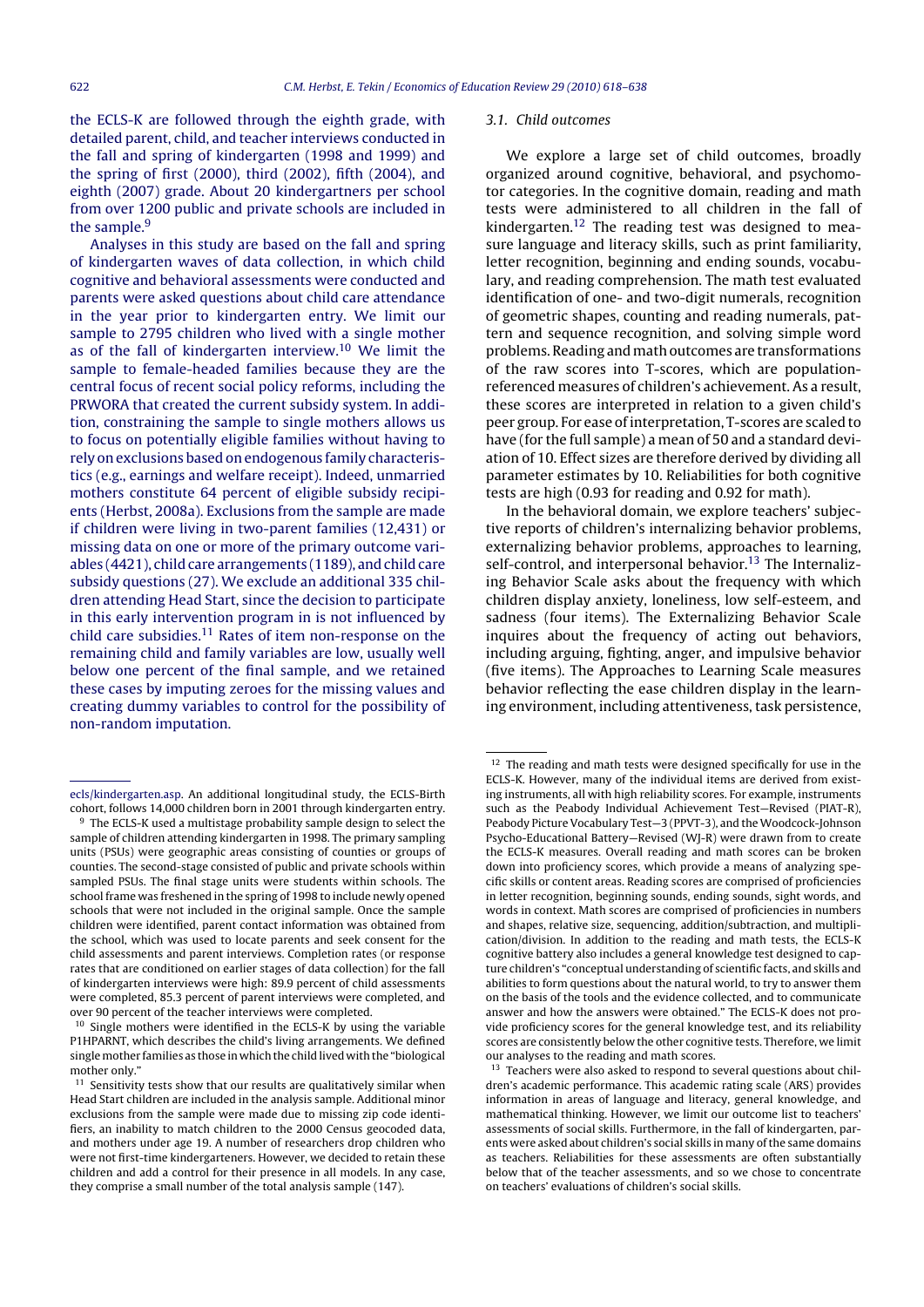and eagerness to learn (six items). The Self-Control Scale measures the extent to which children are capable of controlling behavior by respecting the property of others, limiting temper, and responding appropriately to peerpressure (four items). Finally, the Interpersonal Skills Scale provides information on children's ability to form and maintain friendships, comfort or help others, and show sensitivity toward one's peers (five items). All of the behavioral outcomes are measured on a scale of one to four. Higher scores on the Internalizing and Externalizing Behavior Scales indicate more frequent behavior problems, while higher scores on the remaining scales indicate increasingly positive behavior. These measures are scaled to have a mean of zero and a standard deviation of 10. Reliabilities are once again high (0.80 for Internalizing Behavior, 0.90 for Externalizing Behavior, 0.89 for Approaches to Learning: 0.89, 0.79 for Self-Control, and 0.89 for Interpersonal Skills).

The final set of outcomes explored in the study focus on children's psychomotor skills, specifically fine and gross motor skills. Fine motor skills capture hand-eye coordination and include such tasks as building a gate, drawing a person, and copying simple figures. The test of gross motor skills evaluates children in the areas of balancing, hopping, skipping and walking backward. Fine motor skills are measured on a scale of zero to nine, and gross motor skills are measured on a scale of zero to eight, with higher scores indicating greater abilities. As with the behavioral outcomes, these measures are scaled to have a mean of zero and a standard deviation of 10. Reliability scores for these measures are 0.57 for fine motor skills and 0.51 for gross motor skills.

# 3.2. Measures of child care subsidy receipt and child care arrangements

The key independent variable in our analysis is a dummy variable indicating whether a child received subsidized, nonparental child care in the year prior to kindergarten. Parents are asked a series of questions about child care use during the past 12 months, including the number of arrangements, the amount of time (i.e., months, days, and hours) that each arrangement was used, whether there was a cost associated with each arrangement, and if so, the amount paid for care. Regarding subsidy receipt, parents were asked the following: "Did any of the following people or organizations help to pay for this ... provider to care for *{*CHILD*}* the year before *{*he/she*}* started kindergarten?" Four possible choices were then presented to parents, and we coded those answering "a social service agency or welfare office" as receiving a child care subsidy. Similar questions appear in several nationally representative surveys (e.g., National Survey of America's Families and the Survey of Income and Program Participation), and other researchers have constructed indicators of subsidy receipt based on them (Blau and Tekin, 2007; Herbst, 2008a; Tekin, 2007). The U.S. Department of Health and Human Services (1999) finds that between 12 percent and 15 percent of eligible families received a CCDF subsidy in 1998. In our ECLS-K sample, 14.8 percent of children are coded as receiving subsidized care during the same period, further increasing our confidence in the measure.14

We also create mutually exclusive groupings of child care arrangements. Specifically, we code children as having attended relative care (which includes caregiving inside and outside the child's home), non-relative care (nanny, babysitter, or family-based), center-based care (daycare center), or school-based services (prekindergarten, preschool, and nursery school). Children who did not attend any of these services are coded as receiving exclusively parent care. A non-trivial number of children received child care from more than one provider, so we create a decision rule to ensure mutually exclusive and exhaustive categories.<sup>15</sup> Participation rates in the various child care arrangements are as follows: 14.6 percent of children received no nonparental care (parent care only); 22 percent received care from a relative; 7.2 percent received care from a non-relative; 16.3 percent participated in center-based care; and 39.9 percent participated in a school-based program.

## 3.3. Child and family characteristics, contextual factors, and the policy context

We exploit the richness of the ECLS-K to control for a detailed vector of child and family characteristics as of the fall of kindergarten. Key child characteristics include age, race, and birth weight. Parental time and skill inputs are captured by mother's age, mother's and father's educational attainment, and parent's educational expectations for the child. Parental resources and other goods inputs are represented by WIC and food stamps participation, total household income, and the number of books and audio CDs/tapes available in the home.<sup>16</sup> Finally, all models

<sup>&</sup>lt;sup>14</sup> Rates of child care subsidy receipt calculated by researchers using the NSAF match closely our ECLS-K estimate. For example, Tekin (2007) calculates a participation rate of 11.6 percent for a sample of single mothers, and Herbst (2008a) estimates a take-up rate of 13.9 percent, also from a sample of single mothers.

 $15$  Our decision rule is constructed so that we drop only those children who receive exclusively Head Start. Therefore, our indicator of subsidy receipt omits those reporting subsidy receipt while participating only in Head Start. However, our comparisons are similar when we estimated our models labeling these mothers as subsidy recipients. A child participating in Head Start along with another service is coded as participating in the non-Head Start service. The remaining tie-breakers are settled as follows: relative and center: center; non-relative and center: center; relative and school: school; non-relative and school: school; non-relative, relative, and center: center; non-relative, relative, and school: school.

 $16$  We also experimented with a more extensive variable list, including a composite measure of socioeconomic status, which was constructed by ECLS-K staff and comprises parental education, occupation, and family income. This was ultimately excluded from the analysis, given that we include most of its constituent parts in the analysis. Our results are not sensitive to this exclusion. Furthermore, we experimented with a number of parent-child activities, such as frequency of reading, storytelling, playing games and sports, and participating in nature activities. Another cluster of potential variables included the extent to which parents thought it was important to have certain skills (e.g., counting and knowing letters) at the time of kindergarten entry. Finally, we considered additional family context variables, such as whether the child moved at all since birth and whether the current home location was chosen because of the school system. These variables are inconsistently associated with the outcomes, and removing them did not alter the results.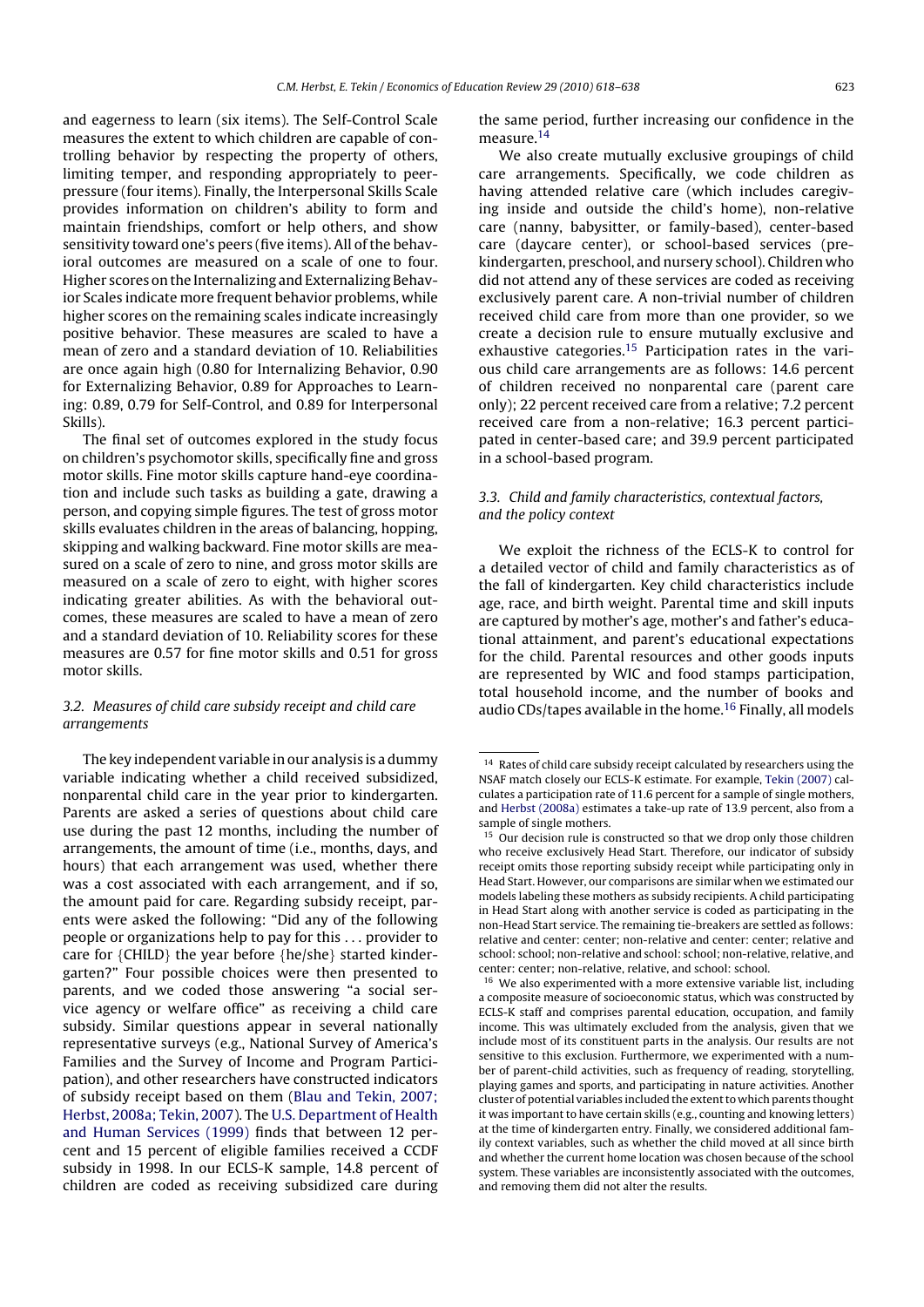control for a number of child and family background characteristics. These include indicators of early and current child health as well as developmental setbacks, specifically, whether the child was born prematurely, the child's current weight, and the presence of disabilities.<sup>17</sup> This vector also contains family attributes that indirectly proxy time inputs and other resources, such as the age of the mother as of the first birth, the number of siblings in the household, and region of residence.

Although the ECLS-K asks parents a number of questions about subjective neighborhood quality, we control for contextual determinants of child outcomes by appending zip code-level Census data to our main data file. These variables are derived from the 2000 Decennial Census' long form, and are obtained by researchers through a restricted use data agreement. We incorporate 12 variables at the zip code-level into our analyses, including median household income, population density, the fraction of households receiving public assistance, five racial and ethnic categories, percent foreign born, female employment rates, and educational attainment.

A final set of variables included in our analysis attempts to capture the state-level social policy environment in which children are raised and which have implications for both children and their parents. Although the ECSL-K provides information on early and current child care experiences, there may be state-level attitudes and policies regarding the well-being of children that may be correlated with both child care subsidies and child outcomes. Therefore, we use a number of welfare and other social policy reforms implemented throughout the 1990s to account for heterogeneity in state resources and attitudes influencing child development. These variables include the maximum AFDC/TANF benefit for a family of three, the combined federal/state EITC maximum credit, a dummy variable for whether a state has a lifetime time limit on welfare receipt, the number of months for states' time limits, a dummy variable for whether a state has an immediate work requirement, child age exemption from work requirements, a dummy for whether a state has a full family welfare sanction for the first instance of non-compliance with work requirements, and a dummy variable for whether a state operates a formal cash diversion program, and state pre-kindergarten spending per child ages 0–4.

#### 4. Conceptual framework and econometric model

Our goal is to examine the relationship between child care subsidy receipt and children's cognitive, behavioral, and psychomotor outcomes at the start of kindergarten. These outcomes are determined by a child development production function whose inputs include purchased goods (e.g., food, books, and medical care), the quality of nonparental child care, and the market and non-market time of parents. Researchers have estimated variations of this production function to examine the impact of prekindergarten (Magnuson et al., 2007), child care inputs (Blau, 1999), child care use and income (Bernal & Keane, 2008), and parental employment (Ruhm, 2004) on measures of child well-being.

Rather than entering into the production function as a direct input, child care subsidies are assumed to influence child outcomes indirectly by affecting the mix of inputs toward purchased goods, nonparental child care, and the time allocation of parents. This is a plausible assumption because child care subsidies are essentially an in-kind benefit that enters parents' optimization problem through the budget and time constraints. In this framework, a subsidyinduced decrease in the price of child care is predicted to raise the likelihood that a parent will work and use paid child care by increasing the effective wage rate and making formal care relatively cheaper (Blau & Robins, 1988; Kimmel, 1998; Tekin, 2007).

As previously stated, a child care subsidy can influence child outcomes through several mechanisms. First, the income available for private consumption and purchasing goods to enhance child quality increases when families receive a subsidy. This stems from the fact that these benefits release money that can be directed toward purchases other than child care. It is straightforward to show that the effect of an in-kind service is equivalent to a pure income transfer, in that it causes a parallel and outward shift in the budget constraint. Parents will therefore respond by increasing both private consumption and purchases for child quality-enhancing goods and services.<sup>18</sup> The extent to which an increase in disposable income is spent on private consumption as opposed to child quality depends on the relative size of the income elasticities.

Second, child care subsidies reduce the amount of time children spend with their parents, while increasing the amount of time in nonparental child care. Although increased spending on quality-enhancing goods is predicted to be beneficial for child development, the impact of reduced maternal time depends on the relative quality of maternal versus nonparental child care. Evidence on the effect of maternal employment and child care is inconclusive. However, a key determinant of this relative productivity is the way in which the CCDF influences access to high-quality providers. As the previous section makes clear, there are several design features associated with the CCDF that may influence the level of child care quality received by subsidized children. Overall, it is unclear a priori whether subsidies are beneficial or detrimental to child development, and so this is ultimately an empirical question.

By substituting subsidy receipt into the non-market time of parents and nonparental child care quality, we can represent child outcomes as a function of child care subsidy receipt. The ideal strategy for recovering unbiased causal estimates of subsidies involves the assignment of children

<sup>&</sup>lt;sup>17</sup> We define disability status using an ECLS-K composite variable. It includes individual questions on whether the child ever received any form of therapy before kindergarten, or had a learning, activity, mobility, speech, hearing, or vision problem diagnosed by a professional.

<sup>&</sup>lt;sup>18</sup> This is true under the plausible assumption that both are normal goods. Note that the additional expenditures on child care will be less than the amount of the subsidy due to the income effect.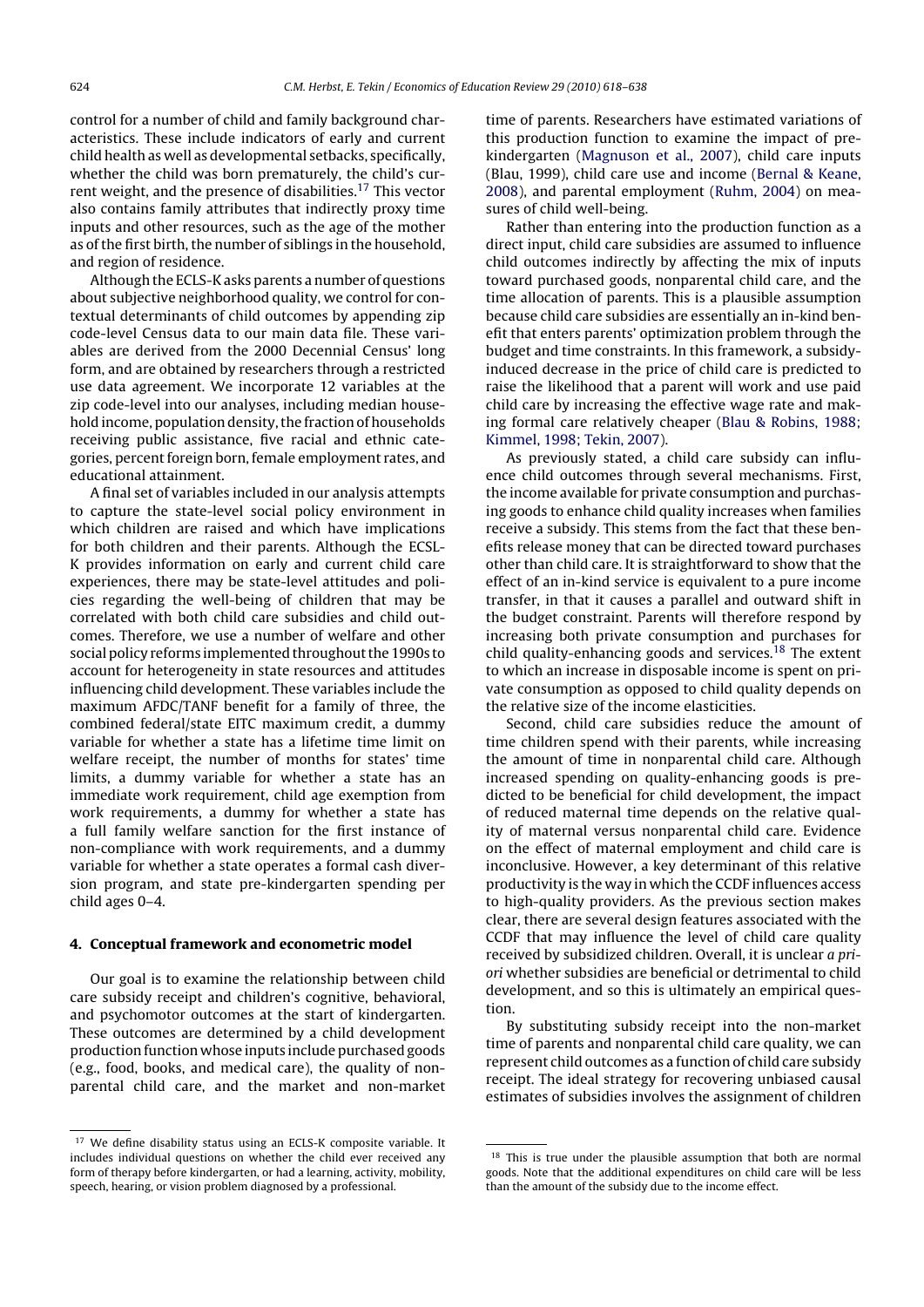to either a treatment group (who receives subsidized care) or a comparison group (who does not) and then compare measures of child well-being. In the absence of such a randomized design, we turn to quasi-experimental methods. Thus, our goal is to obtain quasi-reduced form parameters of the relationship between subsidy receipt and child outcomes. We begin with an econometric model as follows:

$$
Y_i = X_i \beta + \alpha S_i + \varepsilon_i, \tag{1}
$$

where  $Y_i$  is one of nine measures of child development taken for child *i* in the fall and spring of kindergarten;  $S_i$  is an indicator for child care subsidy receipt in the year before kindergarten;  $X_i$  is a vector of exogenous determinants of child outcomes; and  $\varepsilon_i$  is a disturbance term. Note that  $\alpha$ is an estimate of the net effect of child care subsidies on child development. It represents the combined effect that takes place through parents' altered time and budget constraints, as well as supply-side limitations on the ability to purchase high-quality care.

Estimating Eq.(1) with the Ordinary Least Squares (OLS) will yield a biased estimate of  $\alpha$  if the unobserved determinants of child outcomes are correlated with child care subsidy receipt. For example, mothers who seek and obtain a subsidy may be systematically different from those who do not in ways that are not observed by researchers. If high-skilled mothers are more likely to work, successfully navigate the subsidy system, and have high-skilled children, then failing to control for maternal productivity would lead to an upward bias of  $\alpha$ . Another selection mechanism deals with the possibility that mothers take children's cognitive ability, temperament, and economic circumstances into consideration when deciding whether to work and obtain a child care subsidy. If mothers differentially select work and child care choices based on unobserved child characteristics, the coefficient on subsidy receipt will once again be biased.

We take a number of steps to guard against bias from unobserved heterogeneity. First, we exploit the richness of the ECLS-K data to control for an extensive set of child and family characteristics. Second, we incorporate detailed zip code-level and state social policy controls into the model. Finally, we estimate models using Two Stage Least Squares (TSLS). To implement this approach, we rely on exclusion restrictions to identify the subsidy coefficient,  $\alpha$ , in Eq. (1). Specifically, we need at least one instrument that is correlated with child care subsidy receipt, but uncorrelated with child outcomes. We use variables that determine how subsidies are rationed by state and local administrators under the assumption that child outcomes are orthogonal to the rationing mechanism, conditional on subsidy receipt status. Furthermore, we assume that rationing is conducted at the county level and therefore use county dummies as identifying instruments (Blau & Tekin, 2007).

A number of recent studies provide evidence that local subsidy administrators have substantial autonomy to interpret federal and state policy, as well as the authority to shape policy decisions with little oversight (Blank, Behr, & Schulman, 2001; Layzer & Collins, 2000; Mitchell, Stoney, & Dichter, 1997). Appendix Table A1 shows that child care subsidy programs in all but seven states (Arizona, Connecticut, Hawaii, New Hampshire, Rhode Island, South Carolina, and South Dakota) are administered by county welfare or social service agencies.<sup>19</sup> In at least three states (Colorado, New York, and Texas), subsidy policy and administration are largely determined by county agencies, while another two states (Florida and Virginia) allow such agencies to establish local eligibility criteria. Perhaps the most common policy decision devolved to local agencies is establishing reimbursement rates, with counties in 38 states having the authority to do so. Appendix Table A1 also presents examples of administrative tools used by states to ration subsidies: creating wait lists/frozen intake (17 states) and providing an entitlement for TANF families (16 states). Such policies are critical to determining the mix of low-income families that access child care assistance. Thus, we believe that the combination of local administration and rationing makes the county identifiers plausible candidates for explaining variation in child care subsidy receipt.

This identification strategy will be invalid if the county dummies cannot be appropriately excluded from Eq. (1). For example, state and local government policies may influence child outcomes through mechanisms that are outside the child care subsidy system. If states and localities with generous subsidy benefits are also more likely to offer prekindergarten programs and other child-related benefits, then our identification strategy will be invalid if these programs are not accounted for in the estimation. In order to guard against this possibility, we include in some models 21 zip code-level and state policy variables that proxy the ability and determination of state and local governments to influence child outcomes.

Although the ECLS-K provides researchers with a rich set of information on children's early cognitive and behavioral development, it is important to mention some drawbacks associated with these data. First, with the exception of a single measure of early parental employment, the ECLS-K does not collect detailed information on parents' work histories. A related concern is that we are unable to account for earnings and other income sources over the first few years of a child's life. Second, information on children's early child care experiences is missing as well. In fact, the only historical child care data available in the ECLS-K focus on the age at which children began participating in nonparental care. A final drawback is that direct measures of child care quality are missing for children's arrangements in the year before kindergarten entry.

One might therefore be concerned that our estimates are confounded with early maternal work, income, and child care quality. However, there are reasons to be skeptical of incorporating such controls into the current analysis. It is well-known that maternal employment and child care quality are endogenous to child outcomes, and dealing with them in addition to the endogeneity of subsidy receipt would add undue complexity to the empirical analysis. As others have noted, finding plausible instruments for maternal employment and child care, in particular, is a difficult task (Bernal & Keane, 2008; Blau & Tekin, 2007). Furthermore, measures of maternal work and child care time are

<sup>&</sup>lt;sup>19</sup> In some states, the subsidy program is operated by regional agencies, which typically include groups of counties.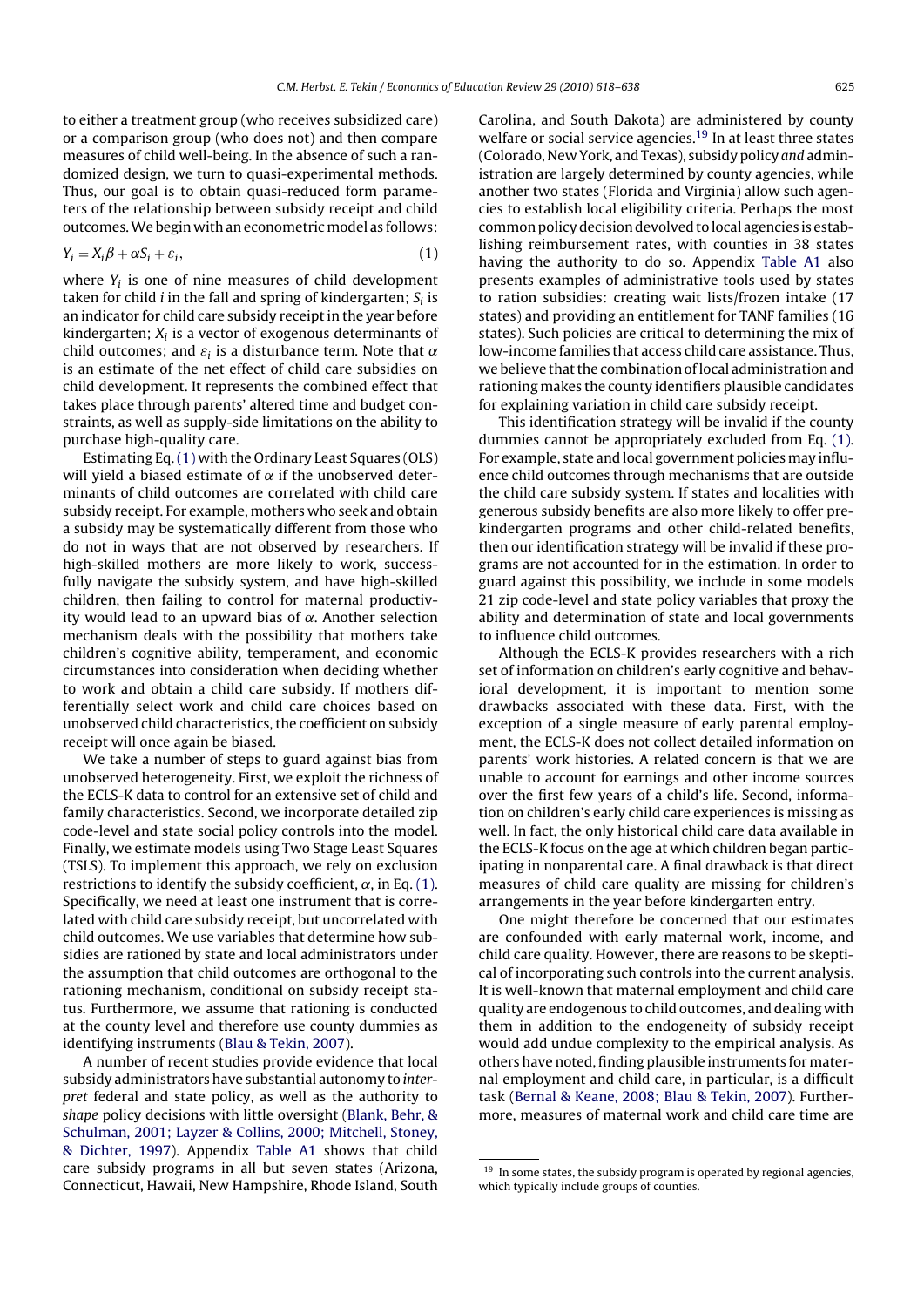highly correlated for single mothers, making it difficult to distill their independent effects (Bernal & Keane, 2008). Rather than dealing with the endogeneity of maternal work and child care utilization, the quasi-reduced form approach that we adopt allows us to substitute the determinants of these variables into the empirical model. This is a reasonable approach for the purposes of this paper because the goal here is to examine the relationship between subsidy receipt and child outcomes. Others have adopted similar strategies in situations with multiple endogeneous variables (e.g., Blau & Tekin, 2007; Ruhm, 2008), and excluding these factors allows us to concentrate on the bundled impact of child care subsidies, which we argue is the parameter of interest from a policy perspective.

#### 5. Empirical results

Table 1 presents means for the outcome variables across subsidized and unsubsidized children in the ECLS-K. The figures reported in the table are weighed using the appropriate sample weight. Note that the reading and math scores of children in our sample are slightly below the mean for the full ECLS-K sample, with average scores of about 48. This is not surprising, given that the sample consists of children living in single-parent families. The table also shows that subsidized children perform worse than their counterparts in every domain, and most of these differences persist to the spring of kindergarten. In fact, tests of the null hypothesis of no difference between subsidy recipients and non-recipients are rejected for six of nine outcomes in the fall of kindergarten and six of seven outcomes in the spring of kindergarten. One should interpret these results with caution, as they do not adjust for any differences between subsidy recipients and non-recipients. Some of these poorer outcomes could reflect the possibility that subsidized children come from socially and economically disadvantaged backgrounds, an issue we explore next.

Table 2 displays summary statistics for the full set of variables used in the analysis. These results are presented for the entire sample and separately for subsidy recipients and non-recipients. As expected, subsidized children are much more likely to be placed in center care than non-recipients. More than 41 percent of subsidy recipients participate in center-based arrangements, while only 12 percent of non-recipients are in such care. Subsidy recipients are also more heavily represented in other modes of non-relative care (nine percent versus seven percent). Nonrecipients are mostly cared for by relatives and parents: fully 41 percent of non-recipient children receive care in one of these settings.

Interestingly, the table draws a mixed picture about the social and economic environments from which subsidy recipients and non-recipients are drawn. Subsidy recipients appear to be more disadvantaged on the basis of whether the mother was a teenager at first birth and whether she received food stamps. Furthermore, recipient families have fewer resources that may positively influence child development, as measured by the number of children's books, tapes, and CDs available in the home. On the other hand, mothers of subsidized children are less likely to be high school drop-outs (13 percent versus 18 percent)

and more likely to have some college education (40 percent versus 34 percent). Several factors might explain this relationship. The process of locating information on states' subsidy systems, filling out applications, and navigating the child care bureaucracy likely requires a high degree of skill and motivation. Another possibility is that child care administrators favor the most employable mothers in light of the work requirements tied to subsidy receipt (Blau & Tekin, 2007).

As shown in Table 2, subsidized families have lower incomes, on average, which is not surprising given states' eligibility threshold. However, a closer look at family income reveals a non-linear relationship between income and subsidy receipt. In particular, families in the middle of the income distribution are more likely to receive a subsidy than those from other categories, indicating that subsidized families are not drawn disproportionately from the most disadvantaged backgrounds. This pattern is consistent with the explanation offered above for the non-linear relationship between education and subsidy receipt. A final piece of descriptive evidence points to a reasonable amount of observational equivalence between subsidy recipients and non-recipients. The ECLS-K produces an index of socioeconomic status (SES), which combines mother's and father's education, mother's and father's occupational status, and total family income. According to this measure, subsidized and unsubsidized families are equally represented in every SES quintile but the top one.

Results from OLS regressions of the fall of kindergarten child outcomes on child care subsidy receipt are presented in Table 3. Column (1) shows the subsidy coefficient for separate regressions that control for the child and family characteristics presented in Table 2. <sup>20</sup> Column (2) adds the state-level policy variables that are assumed to influence child outcomes, while column (3) incorporates the zip code-level variables that further account for local policy and attitudinal differences affecting child development.

As shown in Table 3, many of the differences in child outcomes between subsidy recipients and non-recipients disappear once the observable characteristics of children and families are added to the model. Specifically, differences in reading test scores, approaches to learning, interpersonal skills, and gross motor skills between subsidized and unsubsidized children are rendered statistically insignificant across each column. Subsidy receipt, however, continues to be associated with increases in externalizing behavior problems, with the coefficient indicating that subsidies increase the frequency of such behavior by 0.13 standard deviations. In addition, the coefficient on subsidy receipt is statistically significant in the self-control models, once again implying that subsidized children display more behavior problems.

Results from the fall TSLS models are presented in Appendix Table A2 (first-stage subsidy receipt equation) and Table 4 (second-stage child outcome equations). Looking first at the model predicting subsidy receipt, our results are consistent with previous studies (Blau & Tekin, 2007;

<sup>&</sup>lt;sup>20</sup> The only variables omitted from Table 2 are the indicators of child care participation.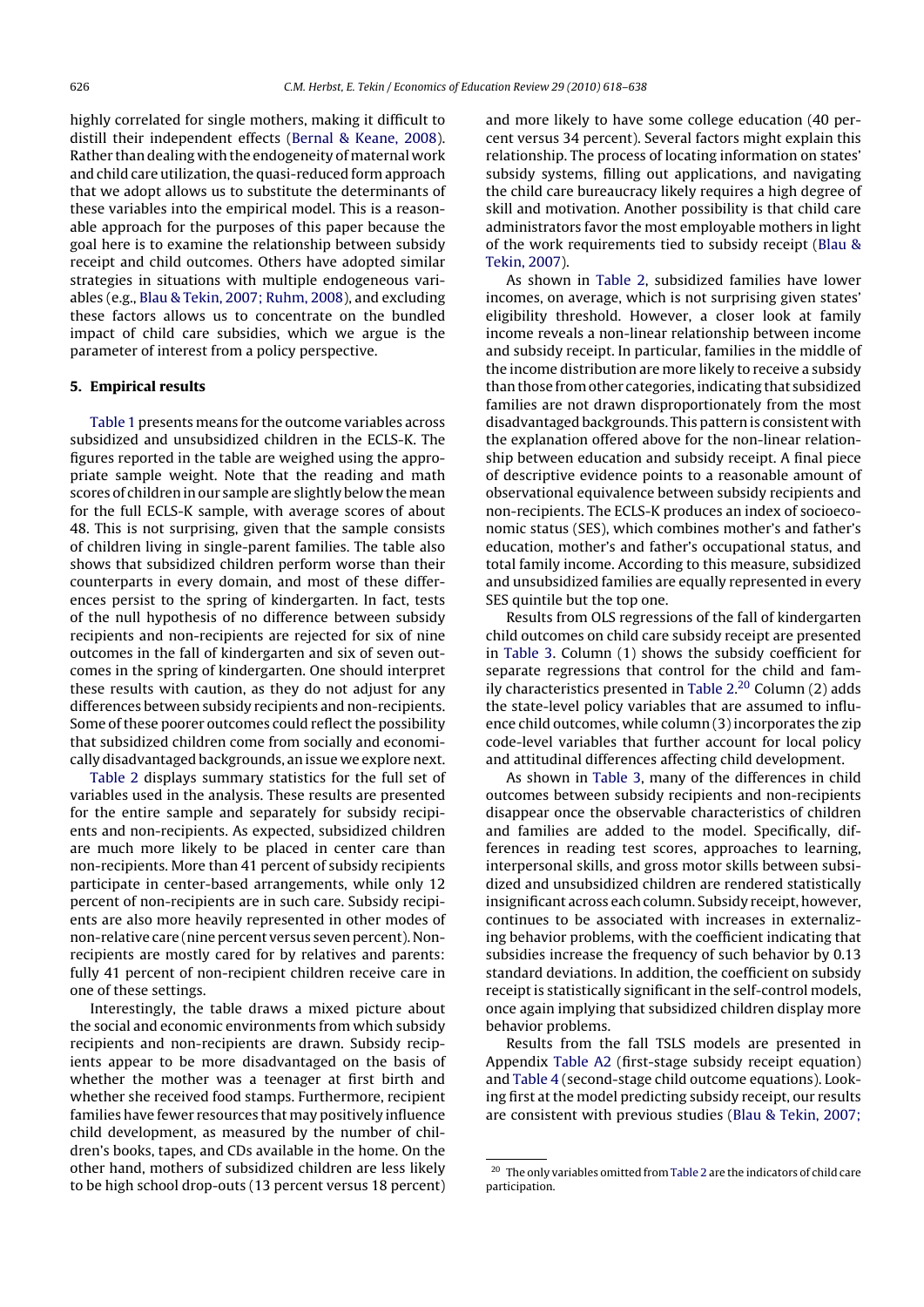Table 1

|  |  |  |  | Descriptive results for the child development outcomes, fall and spring of kindergarten. |  |  |  |  |
|--|--|--|--|------------------------------------------------------------------------------------------|--|--|--|--|
|--|--|--|--|------------------------------------------------------------------------------------------|--|--|--|--|

| Variable                                    | Full sample      | Subsidy recipient | Non-recipient                 |
|---------------------------------------------|------------------|-------------------|-------------------------------|
| Cognitive outcomes                          |                  |                   |                               |
| Reading test score, fall $(N = 2795)$       | 47.54 (9.42)     | 46.79 (9.03)      | $47.67$ (9.48)                |
| Reading test score, spring $(N = 2659)$     | 47.92 (9.73)     | 46.93 (9.21)      | $48.10$ (9.81)                |
| Math test score, fall $(N=2795)$            | 47.82 (9.27)     | 47.14 (8.77)      | 47.94 (9.35)                  |
| Math test score, spring $(N = 2658)$        | 48.14 (9.52)     | 47.05 (8.45)      | $48.33$ (9.69)                |
| Behavioral outcomes                         |                  |                   |                               |
| Internalizing behavior, fall $(N=2795)$     | 0.117(10.0)      | 0.092(10.463)     | 0.122(9.920)                  |
| Internalizing behavior, spring $(N=2545)$   | 0.047(9.840)     | 0.839(10.021)     | $-0.090$ <sup>*</sup> (9.804) |
| Externalizing behavior, fall $(N = 2795)$   | 0.155(10.102)    | 1.848 (10.708)    | $-0.139$ (9.966)              |
| Externalizing behavior, spring $(N = 2551)$ | 0.261(10.156)    | 1.853 (10.400)    | $-0.015$ (10.090)             |
| Approaches to learning, fall $(N = 2793)$   | 0.010(9.994)     | $-0.864(10.073)$  | $0.162^* (9.974)$             |
| Approaches to learning, spring $(N = 2560)$ | $-0.130(10.056)$ | $-0.889(9.875)$   | 0.000(10.083)                 |
| Self-control, fall $(N=2720)$               | 0.005(10.069)    | $-1.556(10.096)$  | $0.276$ (10.042)              |
| Self-control, spring $(N=2554)$             | $-0.167(10.073)$ | $-2.009(9.691)$   | $0.151$ (10.105)              |
| Interpersonal skills, fall $(N = 2699)$     | 0.011(9.994)     | $-1.340(10.306)$  | $0.251$ (9.921)               |
| Interpersonal skills, spring $(N = 2539)$   | $-0.212(10.056)$ | $-1.737(9.773)$   | $0.050$ (10.083)              |
| Physical and psychomotor outcomes           |                  |                   |                               |
| Fine motor skills, fall $(N=2786)$          | $-0.115(9.949)$  | $-0.155(10.029)$  | $-0.108(9.937)$               |
| Gross motor skills, fall $(N=2766)$         | $-0.068(9.933)$  | $-0.850(9.920)$   | $0.068'$ (9.931)              |
|                                             |                  |                   |                               |

Source: Authors' calculations from the ECLS-K Base Year Restricted Use Data File.

Notes: All means are weighted using the ECLS-K Parent Full Sample weight. Standard deviations are in parentheses. Analyses are conducted on children with non-missing data. The number of subsidy recipients is 410 for the cognitive and behavioral outcomes, approaches to learning, and fine motor skills; 398 for self-control; 402 for interpersonal skills; 406 for gross motor skills.

\* Difference in means for subsidy recipients and non-recipients is statistically significant at the 0.10 percent level.

Difference in means for subsidy recipients and non-recipients is statistically significant at the 0.05 percent level.

Difference in means for subsidy recipients and non-recipients is statistically significant at the 0.01 level.

Herbst, 2008a; Meyers, Heintze et al., 2002). Black children and those with multiple siblings are more likely to receive a subsidy. Mother's education is positively correlated with the likelihood of subsidy receipt, which is consistent with the story that considerable knowledge and skill may be necessary to navigate the application process and deal with local government agencies. Finally, families receiving WIC and food stamps are more likely to obtain subsidies. To evaluate the strength of the identifying instruments, we calculate the partial  $R^2$  and conduct an *F*-test for the joint significance of the county dummies. The  $R^2$  increases by about 11 percentage points when the county dummies are added to the model, and the F-test yields a highly significant 25.2, more than twice the guideline suggested by Bound, Jaeger, and Baker (1995) to avoid weak instruments. Such findings suggest that our instruments are capable of leveraging sufficient identifying variation to estimate fairly precise subsidy effects.

Turning to the second-stage results, we find that nearly all of the subsidy coefficients imply poorer cognitive, behavioral, and psychomotor outcomes. Once again, adding the state policy and zip code-level controls does not appreciably change the results, so we focus our interpretations on the full model [column (2)]. Children receiving subsidized care have reading test scores that are 3.0 points lower than unsubsidized children. This translates to an effect size of 0.30 standard deviations. Similarly, subsidy recipients score 2.6 points lower than non-recipients on the standardized math test, translating to an effect size of 0.26 standard deviations. In the behavioral domain, subsidy receipt is consistently associated with increased behavior problems. In fact, the coefficient on subsidies for approaches to learning and self-control imply sizeable negative effects. Our estimates suggest that subsidized

children experience reductions in these positive behaviors of about one-third of a standard deviation. The negative impact of subsidy receipt increases dramatically for interpersonal skills and gross motor skills, as compared to the OLS results, although in both cases the coefficient remains statistically insignificant.

Column (3) provides a robustness check of our main estimates. In particular, we restrict the analysis to states with clear evidence of county administration of child care subsidy programs. We use the information in Appendix Table A1 to exclude states that do not meet two of the following three criteria: county-level variation in administration, eligibility determination, or reimbursement rates.<sup>21</sup> Doing so allows us to be more explicit about the identifying variation in subsidy receipt due to local differences in policy implementation. Therefore, if the county identifiers are valid instruments, we anticipate that the pattern of negative subsidy effects would become more pronounced after constraining the sample in this manner. The estimates in column (3) confirm this expectation. In fact, the coefficient on subsidy receipt becomes larger and more negative for eight of the nine child outcomes, despite about a 20 percent reduction in the sample. Note that the subsidy estimate for interpersonal skills and gross motor skills is now statistically significant at the 10 percent level. The increase in statistical significance is not surprising given that the instrument is less noisy once we eliminate

<sup>&</sup>lt;sup>21</sup> Applying these criteria eliminates 16 states from the analysis: Arizona, Connecticut, Hawaii, Iowa, Louisiana, Mississippi, New Hampshire, New Jersey, North Dakota, Rhode Island, South Carolina, South Dakota, Utah, Vermont, West Virginia, and Wyoming. We also experimented with models that applied only the first of these criteria (county-level administration). The results are very similar to those discussed in the text.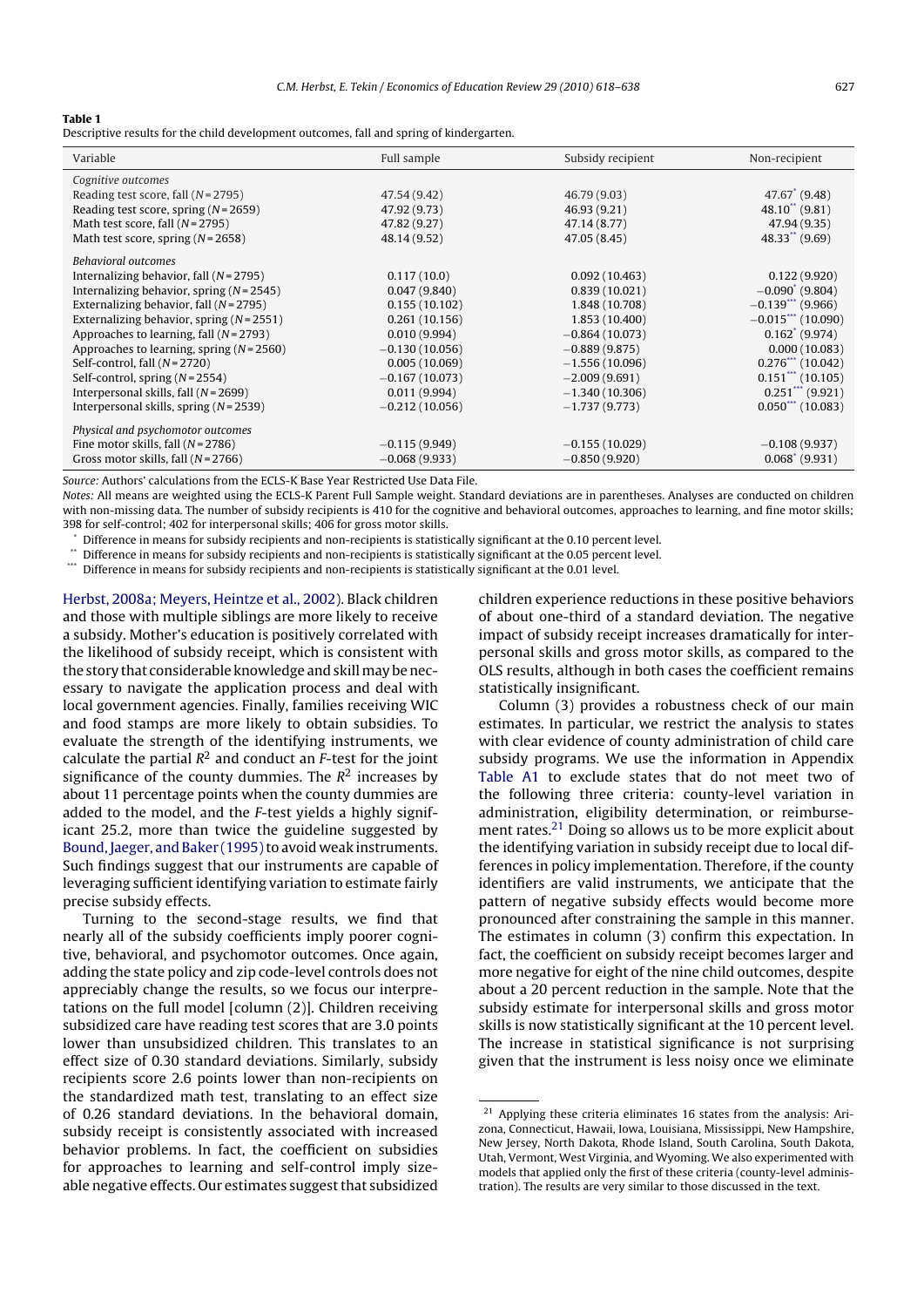#### Table 2

Descriptive statistics by subsidy receipt status.

| Variable                                      | Full sample     | Subsidy recipient | Non-recipient                 |
|-----------------------------------------------|-----------------|-------------------|-------------------------------|
| Child characteristics                         |                 |                   |                               |
| Subsidy recipient (%)                         | 0.148(0.355)    | 1.000(0.000)      | 0.000(0.000)                  |
| Parent child care (%)                         | 0.146(0.353)    | 0.000(0.000)      | $0.172***$ $(0.377)$          |
| Relative child care (%)                       | 0.220(0.414)    | 0.137(0.344)      | $0.234$ (0.423)               |
| Non-relative child care (%)                   | 0.072(0.258)    | 0.091(0.288)      | 0.068(0.253)                  |
| Center-based child care (%)                   | 0.163(0.370)    | 0.413(0.493)      | $0.120$ (0.325)               |
| School-based child care (%)                   | 0.399(0.490)    | 0.359(0.480)      | $0.406'$ (0.491)              |
| Child's age (months, fall of $K$ )            | 68.50 (4.47)    | 68.36 (4.02)      | 68.52 (4.54)                  |
| Boy $(\%)$                                    | 0.506(0.500)    | 0.506(0.501)      | 0.506(0.500)                  |
| White $(\%)$                                  | 0.399(0.490)    | 0.344(0.476)      | $0.409$ (0.492)               |
| Black $(\%)$                                  | 0.370(0.483)    | 0.421(0.494)      | $0.362$ (0.481)               |
| Hispanic (%)                                  | 0.159(0.366)    | 0.142(0.350)      | 0.162(0.369)                  |
| Asian $(\%)$                                  | 0.016(0.125)    | 0.008(0.091)      | 0.017(0.130)                  |
| Other race/ethnicity (%)                      | 0.055(0.229)    | 0.084(0.278)      | $0.050$ (0.218)               |
| Weight (pounds, fall of K)                    | 47.12 (9.59)    | 47.93 (9.61)      | $46.97$ (9.58)                |
| Premature birth (%)                           | 0.181(0.385)    | 0.181(0.386)      | 0.181(0.385)                  |
| Low birth weight $(\%)$                       | 0.071(0.258)    | 0.058(0.233)      | 0.074(0.262)                  |
| Disabled (%)                                  | 0.160(0.366)    | 0.191(0.394)      | 0.154' (0.361)                |
| First-time kindergartner (%)                  | 0.947(0.224)    | 0.943(0.232)      | 0.948(0.222)                  |
| Only child (%)                                | 0.298(0.457)    | 0.243(0.429)      | $0.307$ (0.461)               |
| One sibling $(\%)$                            | 0.370(0.483)    | 0.350(0.478)      | 0.374(0.484)                  |
| Two or more siblings (%)                      | 0.332(0.471)    | 0.407(0.492)      | $0.319$ (0.466)               |
| <b>Family characteristics</b>                 |                 |                   |                               |
| Mother's age (years, fall of K)               | 30.22 (5.99)    | 28.98 (5.35)      | $30.44$ (6.07)                |
| Mother was teen at first birth (%)            | 0.444(0.497)    | 0.548(0.498)      | $0.426$ (0.495)               |
| Mother's education: less than HS (%)          | 0.175(0.380)    | 0.128(0.335)      | $0.183***$ $(0.386)$          |
| Mother's education: HS/GED (%)                | 0.377(0.485)    | 0.422(0.495)      | $0.369$ ** (0.483)            |
| Mother's education: some college (%)          | 0.348(0.476)    | 0.397(0.490)      | $0.339$ ** (0.473)            |
| Mother's education: BA+ (%)                   | 0.100(0.300)    | 0.052(0.223)      | $0.109***$ $(0.312)$          |
| Father's education: less than HS (%)          | 0.191(0.393)    | 0.202(0.402)      | 0.189(0.392)                  |
| Father's education: HS/GED (%)                | 0.529(0.499)    | 0.612(0.488)      | $0.515$ (0.500)               |
| Father's education: some college (%)          | 0.175(0.380)    | 0.157(0.364)      | 0.178(0.382)                  |
| Father's education: BA+ (%)                   | 0.105(0.307)    | 0.029(0.167)      | $0.118$ (0.323)               |
| WIC participant (%)                           | 0.732(0.443)    | 0.921(0.269)      | $0.699***$ $(0.459)$          |
| Food stamp recipient (%)                      | 0.450(0.498)    | 0.669(0.471)      | $0.412***$ $(0.492)$          |
| Total family income (\$)                      | 26,365 (33,084) | 20,506 (22,308)   | 27,383*** (34,519)            |
| Primary home language is English (%)          | 0.930(0.256)    | 0.946(0.226)      | 0.927(0.261)                  |
| Children's books in home (no.)                | 58.05 (52.30)   | 53.43 (47.03)     | 58.85' (53.13)                |
| Children's tapes/CDs in home (no.)            | 12.97 (17.27)   | 11.45 (14.34)     | $13.24^{\circ} (17.71)$       |
| Parent expects hs or less for child (%)       | 0.131(0.337)    | 0.124(0.330)      | 0.132(0.339)                  |
| Parent expects some college for child (%)     | 0.156(0.363)    | 0.208(0.407)      | $0.147***$ $(0.354)$          |
| Parent expects BA for child (%)               | 0.420(0.494)    | 0.423(0.495)      | 0.419(0.494)                  |
| Parent expects post-BA for child (%)          | 0.293(0.455)    | 0.245(0.430)      | $0.302$ <sup>**</sup> (0.459) |
| Southern residence (%)                        | 0.447(0.497)    | 0.388(0.488)      | $0.458$ (0.498)               |
|                                               |                 |                   |                               |
| Zip code characteristics                      |                 |                   |                               |
| Population density (persons/km <sup>2</sup> ) | 3859 (7790)     | 3943 (7747)       | 3844 (7799)                   |
| Median household income (\$)                  | 38,719 (13,964) | 37,037 (11,169)   | 39,012 (14,376)               |
| Households receiving welfare (%)              | 0.048(0.040)    | 0.052(0.041)      | 0.047(0.040)                  |
| Hispanic $(\%)$                               | 0.130(0.183)    | 0.116(0.149)      | 0.132(0.188)                  |
| Non-Hispanic White (%)                        | 0.577(0.314)    | 0.602(0.299)      | 0.573(0.317)                  |
| Non-Hispanic Black (%)                        | 0.222(0.272)    | 0.211(0.252)      | 0.223(0.275)                  |
| Non-Hispanic American Indian (%)              | 0.025(0.108)    | 0.026(0.101)      | 0.025(0.109)                  |
| Non-Hispanic Asian (%)                        | 0.035(0.064)    | 0.030(0.056)      | 0.036(0.065)                  |
| Non-Hispanic Other Race (%)                   | 0.008(0.006)    | 0.008(0.005)      | 0.008(0.006)                  |
| Foreign born $(\%)$                           | 0.103(0.119)    | 0.091(0.100)      | 0.105(0.122)                  |
| Female ages 16+ employed (%)                  | 0.925(0.048)    | 0.925(0.044)      | 0.925(0.049)                  |
| Ages $25+$ with less than HS $(\%)$           | 0.237(0.118)    | 0.229(0.101)      | 0.238(0.121)                  |
| State-level social policy environment         |                 |                   |                               |
| TANF benefit (three-person family, \$)        | 362 (147)       | 378 (142)         | 359 (148)                     |
| Lifetime welfare time limit (%)               | 0.749(0.433)    | 0.724(0.448)      | 0.754(0.431)                  |
| Length of time limit (months)                 | 43.18 (25.50)   | 41.32 (26.33)     | 43.50 (25.34)                 |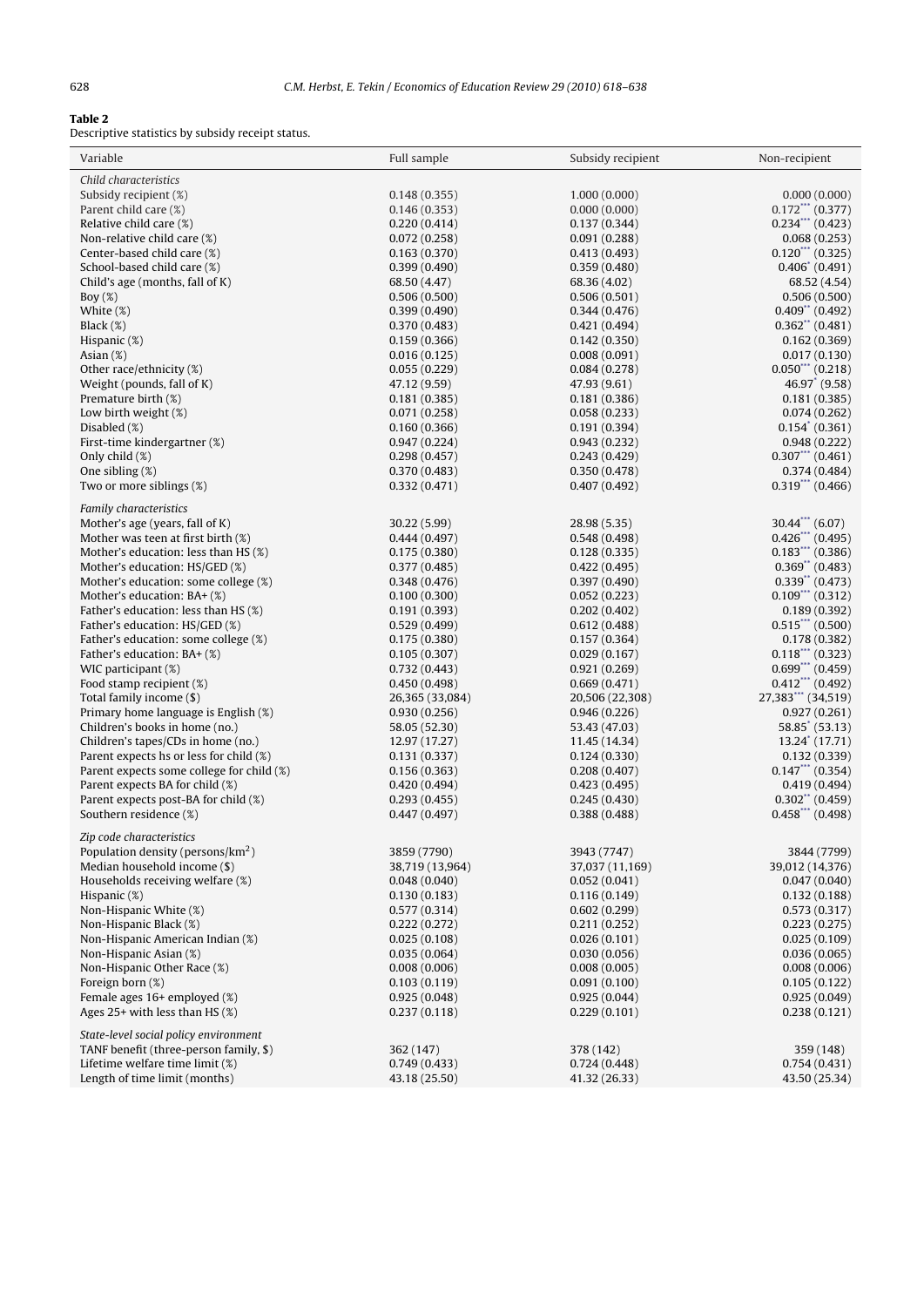| Table 2     |  |
|-------------|--|
| (Continued) |  |

| Variable                                                         | Full sample    | Subsidy recipient | Non-recipient  |
|------------------------------------------------------------------|----------------|-------------------|----------------|
| Immediate work requirement (%)                                   | 0.714(0.452)   | 0.747(0.435)      | 0.708(0.455)   |
| Child age for exemption from work requirement (months)           | 13.00(13.15)   | 12.13 (14.24)     | 13.13 (12.95)  |
| Full family welfare sanction (%)                                 | 0.231(0.421)   | 0.251(0.434)      | 0.227(0.419)   |
| Formal cash diversion program (%)                                | 0.291(0.454)   | 0.317(0.466)      | 0.287(0.452)   |
| Federal/state EITC max credit (one child, \$)                    | 2320 (132)     | 2334 (150)        | 2317 (129)     |
| Expenditures on state pre-K programs (per child ages $0-4$ , \$) | 99.84 (112.62) | 106.30 (121.28)   | 98.72 (111.03) |

Source: Authors' calculations from the ECLS-K Base Year Restricted Use Data File.

Notes: All means are weighted using the ECLS-K Parent Full Sample weight. Standard deviations are in parentheses. Analyses are conducted on children with non-missing data.

\* Difference in means for subsidy recipients and non-recipients is statistically significant at the 0.10 percent level.

\*\* Difference in means for subsidy recipients and non-recipients is statistically significant at the 0.05 percent level.

\*\*\* Difference in means for subsidy recipients and non-recipients is statistically significant at the 0.01 level.

#### Table 3

OLS results for the impact of child care subsidies on child development, fall of kindergarten.

| Child outcome                  | (1)                       | $\left( 2\right)$             | (3)               |
|--------------------------------|---------------------------|-------------------------------|-------------------|
| Reading test score             | 0.612(0.505)              | 0.618(0.509)                  | 0.653(0.510)      |
| Math test score                | 0.702(0.478)              | 0.722(0.482)                  | 0.722(0.478)      |
| Internalizing problem behavior | $-0.502(0.594)$           | $-0.498(0.598)$               | $-0.500(0.599)$   |
| Externalizing problem behavior | $1.311$ " (0.589)         | $1.334$ " (0.586)             | $1.254$ " (0.586) |
| Approaches to learning         | $-0.138(0.555)$           | $-0.153(0.555)$               | $-0.007(0.555)$   |
| Self-control                   | $-0.951$ (0.577)          | $-1.111$ <sup>*</sup> (0.576) | $-1.118$ (0.579)  |
| Interpersonal skills           | $-0.652(0.585)$           | $-0.683(0.588)$               | $-0.632(0.591)$   |
| Fine motor skills              | $0.980^{\degree}$ (0.549) | $0.924$ (0.546)               | $0.991$ (0.545)   |
| Gross motor skills             | $-0.446(0.564)$           | $-0.425(0.561)$               | $-0.347(0.569)$   |
| State policy controls          | N <sub>0</sub>            | <b>Yes</b>                    | Yes               |
| Zip code-level controls        | N <sub>0</sub>            | N <sub>0</sub>                | Yes               |

Source: Authors' calculations from the ECLS-K Base Year Restricted Use Data File.

Notes: Each cell represents the coefficient on child care subsidy receipt derived from an OLS regression of each child outcome on the subsidy dummy, the full set of child and family controls presented in Table 2, and depending on the column, state policy controls and zip code-level controls. Robust standard errors are in parentheses. All models include dummy variables that equal unity for the child care and family controls with missing data. Analyses are weighted using the ECLS-K Base Year Full Sample Parent Weight. Full results are available from the authors upon request.

\* Subsidy coefficient is statistically significant at 0.10 level.

Subsidy coefficient is statistically significant at 0.05 level.

\*\*\*Subsidy coefficient is statistically significant at 0.01 level.

#### Table 4

TSLS results for the impact of child care subsidies on child development, fall of kindergarten.

| Child outcome                  | (1)                | (2)                           | (3) Robustness check     |
|--------------------------------|--------------------|-------------------------------|--------------------------|
| Reading test score             | $-2.992$ (1.499)   | $-3.044$ <sup>*</sup> (1.629) | $-5.081$ (1.864)         |
| Math test score                | $-2.366'$ (1.379)  | $-2.565$ <sup>*</sup> (1.452) | $-4.236$ " (1.719)       |
| Internalizing problem behavior | 0.911(1.708)       | 0.981(1.811)                  | 1.521(2.075)             |
| Externalizing problem behavior | 0.932(1.732)       | 0.736(1.881)                  | 0.570(2.181)             |
| Approaches to learning         | $-3.881$ " (1.570) | $-3.283$ (1.723)              | $-5.945$ (2.014)         |
| Self-control                   | $-1.104(1.732)$    | $-3.050$ (1.874)              | $-4.037(2.132)$          |
| Interpersonal skills           | $-1.861(1.665)$    | $-2.373(1.810)$               | $-3.879'$ (2.111)        |
| Fine motor skills              | 0.079(1.604)       | $-0.074(1.715)$               | $-1.316(2.025)$          |
| Gross motor skills             | $-2.191(1.658)$    | $-1.850(1.809)$               | $-3.654^{\circ}$ (2.083) |
| State policy controls          | N <sub>0</sub>     | Yes                           | Yes                      |
| Zip code-level controls        | N <sub>0</sub>     | Yes                           | Yes                      |

Source: Authors' calculations from the ECLS-K Base Year Restricted Use Data File.

Notes: Each cell represents the coefficient on child care subsidy receipt derived from a TSLS regression of each child outcome on the subsidy dummy, the full set of child and family controls presented in Table 2, and depending on the column, state policy controls and zip code-level controls. The model for states with clear local subsidy administration excludes the following states: Arizona, Connecticut, Hawaii, Iowa, New Hampshire, Rhode Island, South Carolina, South Dakota, Louisiana, Mississippi, New Jersey, North Dakota, Utah, Vermont, West Virginia, and Wyoming. All models include dummy variables that equal unity for the child care and family controls with missing data. Robust standard errors are in parentheses. Analyses are weighted using the ECLS-K Base Year Full Sample Parent Weight. Full results are available from the authors upon request.

\* Subsidy coefficient is statistically significant at 0.10 level.

\*\* Subsidy coefficient is statistically significant at 0.05 level.

\*\*\* Subsidy coefficient is statistically significant at 0.01 level.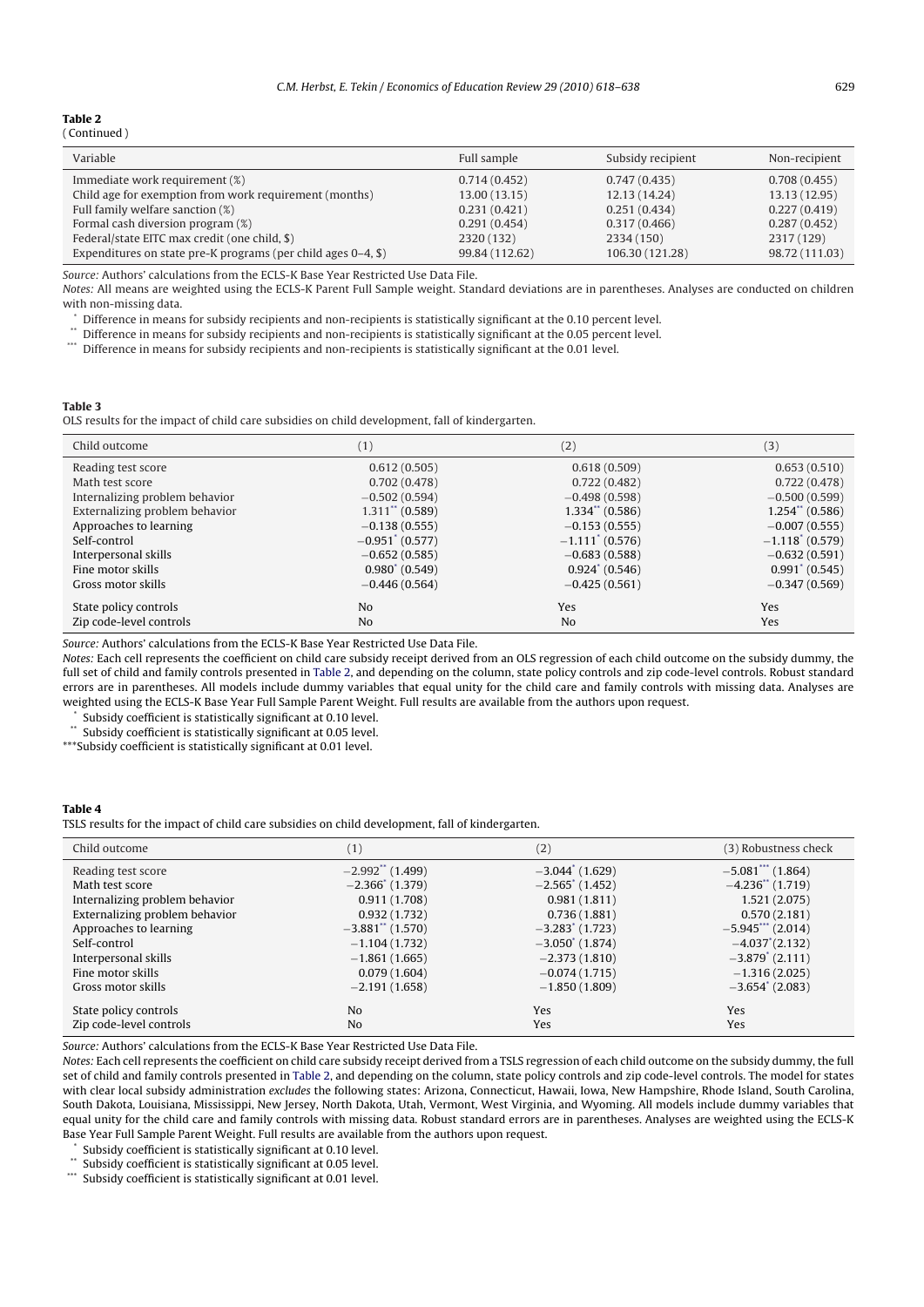states without local variation in child care subsidy policy. We argue that the pattern exhibited in column (3) provides additional evidence in support of our identification strategy.

To assess whether these effects persist beyond the fall of kindergarten, we re-estimate our TSLS models using child outcomes measured during the spring of kindergarten interview. Results from these models are presented in Table 5. As illustrated in column (2), it appears that the impact of subsidy receipt persists throughout kindergarten for some of the child outcomes. For example, children receiving subsidized care have reading and math test scores that are about 0.3 and 0.4 standard deviations lower, respectively, than unsubsidized children. Subsidy receipt also maintains a statistically significant relationship with the measure of self-control. The coefficients for approaches to learning and interpersonal skills are negative, again suggesting that subsidies are associated with worse behavioral outcomes, although neither coefficient is estimated precisely. Results from the robustness check, shown in column (3), indicate that the impact of subsidy receipt once again becomes stronger across virtually every child outcome when the sample is constrained to states with clear local administration of subsidy policy. In particular, the coefficients for approaches to learning and interpersonal skills more than triple in size, but nonetheless remain imprecisely estimated, while the estimates for cognitive ability tests and self-control remain statistically significant and increase in magnitude.

It is useful to put some of these effect sizes into context. Specifically, we compare the estimates for reading and math tests [Table 4, column (2)] to those for cognitive ability tests generated by other studies. Recent work on state pre-kindergarten programs provides particularly useful benchmarks. Gormley and Gayer's (2005) evaluation of Tulsa, Oklahoma's program finds effect sizes of 0.39 (cognitive ability), 0.38 (language ability), and 0.24 (motor skills). Magnuson et al. (2007) estimate effect sizes of 0.24 (reading test) and 0.20 (math test) for pre-kindergarten attendance among ECLS-K children. Impact estimates from Head Start evaluations also provide useful comparisons. A recent study by the U.S. Department of Health and Human Services (2005) finds short-term test score impacts as large as 0.20, while long-term impacts have been estimated at 0.28 for the most disadvantaged children (Deming, 2009). Finally, an analysis of intensive early education programs reveals an effect size of 0.97 for Perry Preschool participants and 0.62 for Abecedarian participants at age five (Karoly et al., 2005). Thus, it appears that the magnitude of our (negative) subsidy estimates is roughly comparable to those from other early childhood intervention programs.

## 5.1. Specification checks

The results discussed so far indicate a negative relationship between child care subsidy receipt in the year before kindergarten and child outcomes measured during the fall and spring of kindergarten. Table 6 presents TSLS estimates from several specification checks that further examine the robustness of our main findings. These analyses are based on child outcomes measured during the fall of kinder-

garten, and we use as the baseline specification the model estimated in column (2) of Table 4.

As previously stated, eligibility for child care subsidies is conditioned, in part, on family income falling below 85 percent of SMI, although states may use thresholds below this federal recommendation.22 The TSLS models discussed so far have not been estimated on the income-eligible subsample of children. Doing so may lead to a form of sample selection bias because child care subsidies are predicted to influence parental earnings and other sources of income. The estimate for child care subsidies should therefore be interpreted as the average impact of subsidy receipt over families from all income levels. Nevertheless, we expect that the impact of subsidies would be concentrated among the subsidy-eligible population. Therefore, row 2 estimates themodel using only those children whose family income is below states' income eligibility threshold. As an additional check, row 3 presents results from the low-skilled subsample, defined as mothers with less than a B.A. degree. We also provide for comparison purposes estimates from the set of income-ineligible children (row 4).

As shown in rows 2 and 3, the impact of subsidy receipt is consistent with the full sample results, despite a substantial reduction in the sample size. In addition, several coefficients increase dramatically in magnitude and statistical significance as a result of the sample definitions. For example, subsidized children now score 0.36 standard deviations higher on the measure of internalizing behavior problems and 0.39 standard deviations lower on gross motor skills, and both effects are statistically significant. Furthermore, subsidy receipt continues to show reductions in approaches to learning and self-control, as well as sizeable negative effects on tests of reading and math. In contrast, results in row 4 indicate that, as expected, child care subsidies do not influence measures of well-being among ineligible children. The effect sizes are essentially zero for many of the child outcomes, and in no case does an estimate point to a negative and significant effect. Such a pattern of results once again lends support to our estimation strategy.

To this point, we have not considered the possibility that mothers choose to reside in a given jurisdiction because of its favorable labor market conditions or social policy regime. If these unobserved location preferences are correlated with the likelihood of subsidy receipt and child well-being, the impact of child care subsidies will be biased. Although the ECLS-K does not permit us to control explicitly for policy preferences, the survey does ask parents whether the home location was chosen because of local school characteristics. When we incorporate this control into the model, as shown in row 5 of Table 6, the coefficients on subsidy receipt do not change appreciably. Furthermore, we re-estimate the models separately on the subset of children for whom the home location was and was not chosen due to school characteristics. The pattern of subsidy results is similar across both subsets of children.

<sup>&</sup>lt;sup>22</sup> For example, as of 2000, only four states (Alaska, Hawaii, Maine, and Texas) established income eligibility at or above 85 percent of SMI.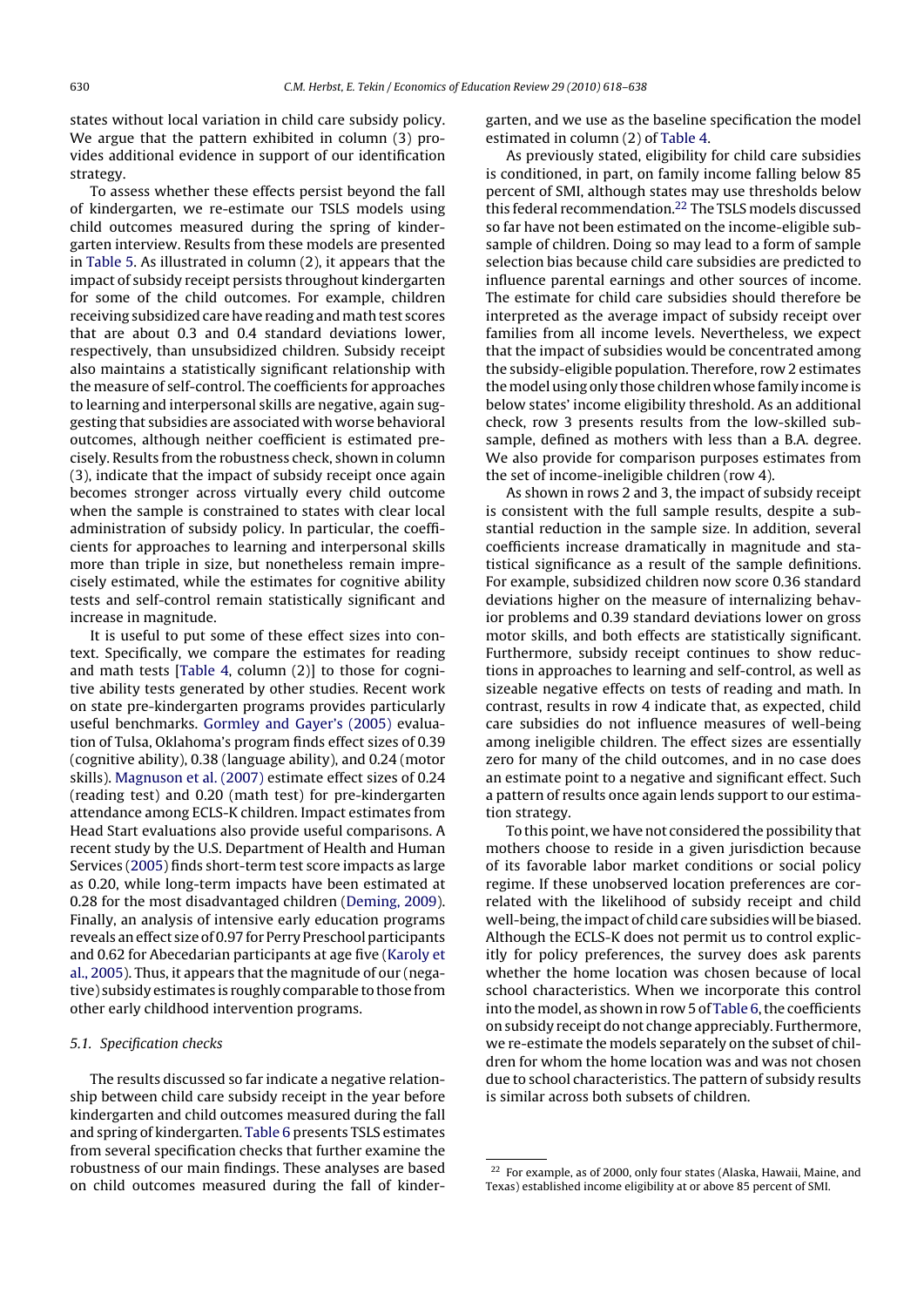| $\sim$<br>. . | ۰.<br>× |
|---------------|---------|
|---------------|---------|

| TSLS results for the impact of child care subsidies on child development, spring of kindergarten. |  |
|---------------------------------------------------------------------------------------------------|--|
|---------------------------------------------------------------------------------------------------|--|

| Child outcome                  | (1)                | (2)                           | (3) Robustness check          |
|--------------------------------|--------------------|-------------------------------|-------------------------------|
| Reading test score             | $-2.586$ (1.581)   | $-3.347$ (1.652)              | $-4.630$ " (1.914)            |
| Math test score                | $-2.819$ " (1.388) | $-4.363$ (1.467)              | $-5.566$ (1.738)              |
| Internalizing problem behavior | $-0.090(1.626)$    | $-2.196(1.699)$               | $-2.819(1.961)$               |
| Externalizing problem behavior | 0.589(1.642)       | $-0.333(1.765)$               | 0.632(2.036)                  |
| Approaches to learning         | $-1.287(1.583)$    | $-0.951(1.702)$               | $-2.833(1.987)$               |
| Self-control                   | $-1.365(1.651)$    | $-3.177$ <sup>*</sup> (1.771) | $-3.829$ <sup>*</sup> (2.019) |
| Interpersonal skills           | $-0.906(1.617)$    | $-0.856(1.754)$               | $-2.347(2.046)$               |
| State policy controls          | N <sub>0</sub>     | Yes                           | Yes                           |
| Zip code-level controls        | N <sub>0</sub>     | Yes                           | Yes                           |

Source: Authors' calculations from the ECLS-K Base Year Restricted Use Data File.

Notes: Each cell represents the coefficient on child care subsidy receipt derived from a TSLS regression of each child outcome on the subsidy dummy and the full set of child and family controls presented in Table 2. The model for states with clear local subsidy administration excludes the following states: Arizona, Connecticut, Hawaii, Iowa, New Hampshire, Rhode Island, South Carolina, South Dakota, Louisiana, Mississippi, New Jersey, North Dakota, Utah, Vermont, West Virginia, and Wyoming. All models include dummy variables that equal unity for the child care and family controls with missing data. Robust standard errors are in parentheses. Analyses are weighted using the ECLS-K Base Year Full Sample Parent Weight. Full results are available from the authors upon request.

Subsidy coefficient is statistically significant at 0.10 level.

Subsidy coefficient is statistically significant at 0.05 level.

\*\*\* Subsidy coefficient is statistically significant at 0.01 level.

The last two rows attempt to deal with some of the drawbacks associated with missing data on child care quality and parental employment. To account for differences in child care quality across subsidy recipients and non-recipients, we add nine controls for states' child care regulations, including child-staff ratios and maximum group sizes.23 Given that these regulations vary across children in different states, the subsidy effects are still not adjusted for differential quality within child care institutions or classrooms for a given state. Nevertheless, the results indicate that the impact of subsidy receipt is robust to cross-state differences in regulation-based child care quality. Results in row 7 assess the influence of missing parental work histories in the ECLS-K. In particular, we use as a proxy for early maternal work dummy variables indicating whether children began nonparental care arrangements during the first three years of life. Adding these variables does not change our results.

#### 5.2. Interpretation of empirical results

By accounting for the endogeneity of child care subsidy receipt, we mitigate the influence of unobserved child and family characteristics that are correlated with measures of child well-being. An important question is why subsidies continue to influence child outcomes even after removing systematic differences between subsidized and unsubsidized children. In this section, we elaborate further on the mechanisms through which subsidies might have detrimental effects on children. The thrust of our discussion focuses on the stability and intensity of child care use during the period ECLS-K children received subsidized care. We then turn our attention to summarizing previous research on overall child care quality in the U.S., as well as studies comparing quality across subsidized and unsubsidized children.

As previously stated, conditioning eligibility for child care subsidies on employment and income can be at odds with child development if lapses in eligibility lead to unstable child care arrangements. $24$  Indeed, studies show that children participating in multiple arrangements have difficulties adjusting to new environments and developing trusting relationships with teachers and peers (Bacharach & Baumeister, 2003; Youngblade, 2003). Such concerns are heightened given that the median subsidy spell lasts only 3–7 months (Meyers, Peck, et al., 2002). Furthermore, by increasing purchasing power, child care subsidies create incentives to buy more child care in the formal market. If the quality of care purchased with subsidies is poor, then subsidies might lead to a situation in which subsidized children are exposed to risky environments for longer periods.

Using the ECLS-K, we examine whether subsidized and unsubsidized children differ according to the intensity and stability of nonparental arrangements. Results from this exercise are presented in Table 7. The top panel of Table 7

 $23$  The full set of regulation controls is the following: center child-staff ratios for four-year-olds; family child-staff ratios for four-year-olds; center maximum group size for four-year-olds; family maximum group size for four-year-olds; a dummy variables that equals unity if center directors are required to have at least a BA degree; a dummy variables that equals unity if center/family child care staff are required to enroll in child development coursework; a dummy variables that equals unity if center/family staff are required to undergo a criminal background check; a dummy variables that equals unity if center/family indoor space is regulated by states; and a dummy variables that equals unity if states can impose a fine on center/family providers for failing to comply with regulations.

<sup>24</sup> Recent work by Adams et al. (2002) highlight many challenges faced by parents in retaining access to child care subsidies. For example, states' recertification process, which occurs at regular intervals (usually every six or 12 months), is a way for agencies to check employment and income eligibility status. However, a failure to recertify can leave families ineligible for subsidies. Furthermore, states require parents to notify agencies if there is a change in employment status, including a job loss or a change in hours worked. Some states offer a brief window of continued access to subsidies if parents lose their job (to facilitate a job search), but others move quickly to eliminate eligibility.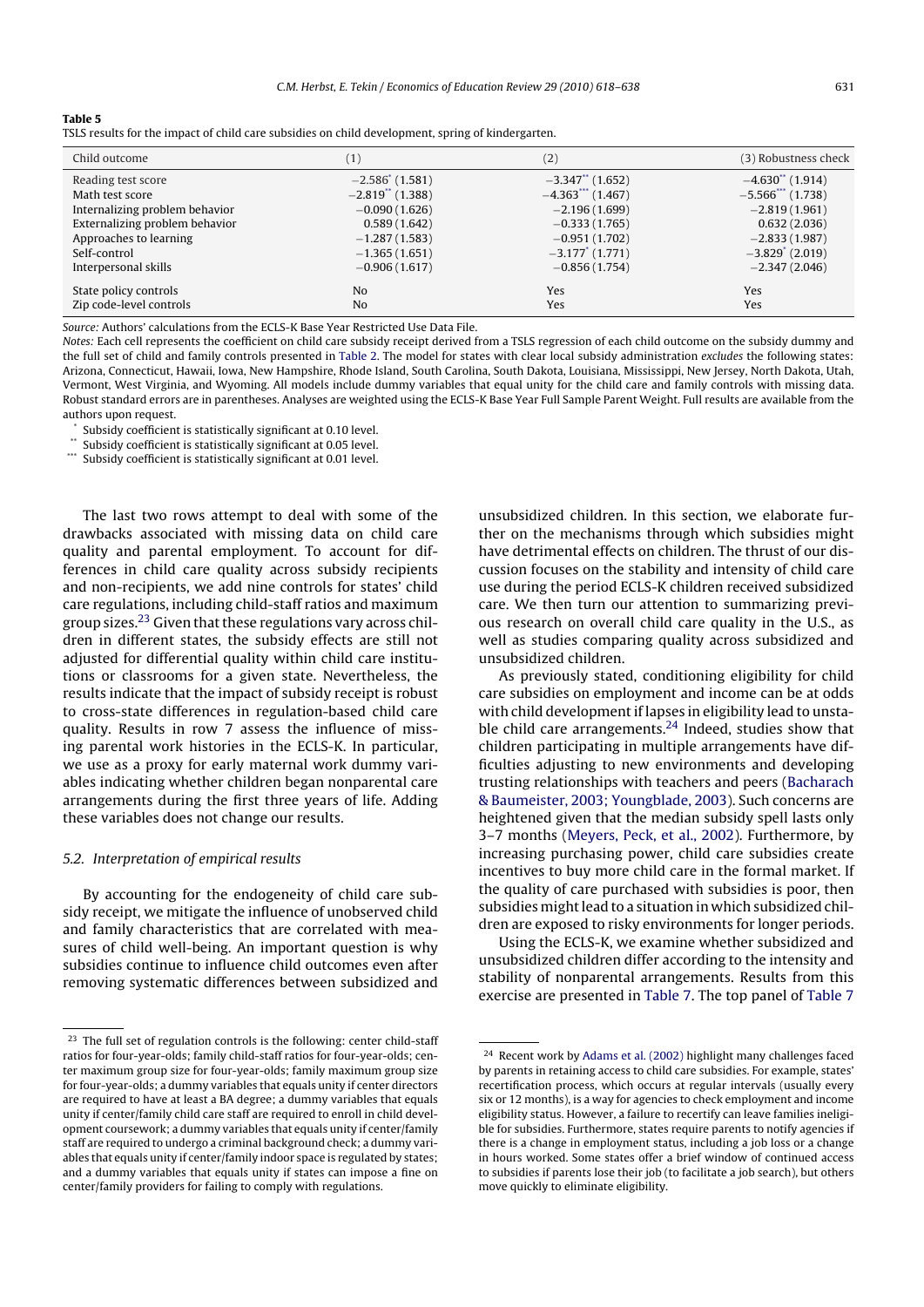| <sup>)</sup>                            |
|-----------------------------------------|
| r<br>Tr.                                |
| $-$ nacc $-$                            |
| 3                                       |
| al results and tests of robu-<br>]<br>] |
| $-2.4 + 0.4 + 0.7$                      |

|                                                                                                                                                                                                                                                                                                                                                                                                                                                                                                                                                                                                                                                                                                                                                                                                                                                                                                                                                                                                                                                                                                                                          | <b>RTS</b>                                       | <b>NTS</b>                                     | æ                              | EPB                           | ATL                                                 | SC                                                                | S                                  | <b>FMS</b>                         | GMS                                                                                                                                                                                                                                                                           |
|------------------------------------------------------------------------------------------------------------------------------------------------------------------------------------------------------------------------------------------------------------------------------------------------------------------------------------------------------------------------------------------------------------------------------------------------------------------------------------------------------------------------------------------------------------------------------------------------------------------------------------------------------------------------------------------------------------------------------------------------------------------------------------------------------------------------------------------------------------------------------------------------------------------------------------------------------------------------------------------------------------------------------------------------------------------------------------------------------------------------------------------|--------------------------------------------------|------------------------------------------------|--------------------------------|-------------------------------|-----------------------------------------------------|-------------------------------------------------------------------|------------------------------------|------------------------------------|-------------------------------------------------------------------------------------------------------------------------------------------------------------------------------------------------------------------------------------------------------------------------------|
| Family income below the<br>Baseline specification<br>CCDF eligibility<br>threshold                                                                                                                                                                                                                                                                                                                                                                                                                                                                                                                                                                                                                                                                                                                                                                                                                                                                                                                                                                                                                                                       | $-1.933(1.476)$<br>$-3.044$ <sup>*</sup> (1.629) | $-1.417(1.337)$<br>$-2.565$ <sup>(1.452)</sup> | $.587$ (1.745)<br>0.981(1.811) | 2.544 (1.829)<br>0.736(1.881) | $-2.606$ <sup>*</sup> $(1.572)$<br>$-3.283$ (1.723) | $-4.121$ <sup>**</sup> (1.762)<br>$-3.050$ <sup>"</sup> $(1.874)$ | $-2.559(1.698)$<br>$-2.373(1.810)$ | $-0.493(1.493)$<br>$-0.074(1.715)$ | $-3.859$ (1.735)<br>$-1.850(1.809)$                                                                                                                                                                                                                                           |
| Mothers with less than a<br><b>B.A.</b> degree                                                                                                                                                                                                                                                                                                                                                                                                                                                                                                                                                                                                                                                                                                                                                                                                                                                                                                                                                                                                                                                                                           | $-3.142$ <sup>*</sup> (1.574)                    | $-2.042(1.403)$                                | 0.959 (1.778)                  | 0.990 (1.849)                 | $-2.903$ (1.652)                                    | $-3.479$ (1.821)                                                  | $-1.939(1.789)$                    | 0.078(1.676)                       | $-1.949(1.799)$                                                                                                                                                                                                                                                               |
| Family income above the<br>CCDF eligibility<br>threshold                                                                                                                                                                                                                                                                                                                                                                                                                                                                                                                                                                                                                                                                                                                                                                                                                                                                                                                                                                                                                                                                                 | $-0.346(1.940)$                                  | $-1.614(1.958)$                                | $-4.644$ <sup>'</sup> (2.429)  | 1.759 (2.502)                 | $-0.270(2.388)$                                     | $-0.584(2.349)$                                                   | 0.744(2.350)                       | $-2.027(2.463)$                    | 2.647 (2.195)                                                                                                                                                                                                                                                                 |
| Add control for whether<br>chosen b/c of school<br>home location was                                                                                                                                                                                                                                                                                                                                                                                                                                                                                                                                                                                                                                                                                                                                                                                                                                                                                                                                                                                                                                                                     | $-2.949$ <sup>*</sup> (1.619)                    | $-2.503$ <sup>*</sup> $(1.448)$                | 0.967 (1.803)                  | 0.534(1.875)                  | $-3.286$ <sup>*</sup> $(1.715)$                     | $-2.907(1.859)$                                                   | $-2.296(1.795)$                    | $-0.065(1.707)$                    | $-1.737(1.796)$                                                                                                                                                                                                                                                               |
| Add controls for states'<br>attributes                                                                                                                                                                                                                                                                                                                                                                                                                                                                                                                                                                                                                                                                                                                                                                                                                                                                                                                                                                                                                                                                                                   | $-3.544$ (1.679)                                 | $-3.005$ (1.495)                               | 1.382 (1.841)                  | 0.310(1.939)                  | $-3.921$ (1.788)                                    | $-3.628$ (1.923)                                                  | $-3.169$ (1.874)                   | $-0.528(1.777)$                    | $-2.447(1.918)$                                                                                                                                                                                                                                                               |
| nonparental care, ages<br>child care regulations<br>Add controls for<br>$0 - 2$                                                                                                                                                                                                                                                                                                                                                                                                                                                                                                                                                                                                                                                                                                                                                                                                                                                                                                                                                                                                                                                          | $-2.835$ <sup>*</sup> (1.629)                    | $-2.324(1.449)$                                | 0.945(1.825)                   | 0.743(1.870)                  | $-3.270$ <sup>*</sup> $(1.719)$                     | $-3.159$ (1.862)                                                  | $-2.609(1.807)$                    | 0.027(1.700)                       | $-1.960(1.816)$                                                                                                                                                                                                                                                               |
| Table 2, including the state and zip code controls. All models include dummy variables that equal unity for the child care and family controls with missing data. RTC: reading test score; MTC: math test score; IPB:<br>internalizing problem behavior; EPB: externalizing problem behavior; ATL: approaches to learning; SC: self-control; IS: interpersonal skills; FMS: fine motor skills; GMS: gross motor skills. The model including<br>states' child care regulations includes: center child-staff ratios for four-year-olds; family child-staff ratios for four-year-olds; center maximum group size for four-year-olds; family maximum group size for<br>four-year-olds; a dummy variables that equals unity if center directors are required to have at least a BA degree; a dummy variables that equals unity if center/family child care staff are required to enroll in child<br>Source: Authors' calculations from the ECLS-K Base Year Restricted Use Data File<br>Notes: Each cell represents the coefficient on child care subsidy receipt d<br>development coursework; a dummy variables that equals unity if center, |                                                  |                                                |                                |                               |                                                     |                                                                   |                                    |                                    | erived from a TSLS regression of each child outcome on the subsidy dummy and the full set of child and family controls presented in<br>family staff are required to undergo a criminal background check; a dummy variables that equals unity if center/family indoor space is |
| regulated by states; and a dummy variables that equals unity if states can                                                                                                                                                                                                                                                                                                                                                                                                                                                                                                                                                                                                                                                                                                                                                                                                                                                                                                                                                                                                                                                               |                                                  |                                                |                                |                               |                                                     |                                                                   |                                    |                                    | impose a fine on center/family providers for failing to comply with regulations. Robust standard errors are in parentheses. Analyses are                                                                                                                                      |

weighted using the ECLS-K Base Year Full Sample Parent Weight. weighted using the ECLS-K Base Year Full Sample Parent Weight.

Subsidy coefficient is statistically significant at 0.10 level. Subsidy coefficient is statistically significant at 0.10 level.

Subsidy coefficient is statistically significant at 0.05 level. Subsidy coefficient is statistically significant at 0.01 level. \*\* Subsidy coefficient is statistically significant at 0.05 level. \*\*\* Subsidy coefficient is statistically significant at 0.01 level. $\ddot{\ddot{\imath}}$  $\ddot{\ddot{\epsilon}}$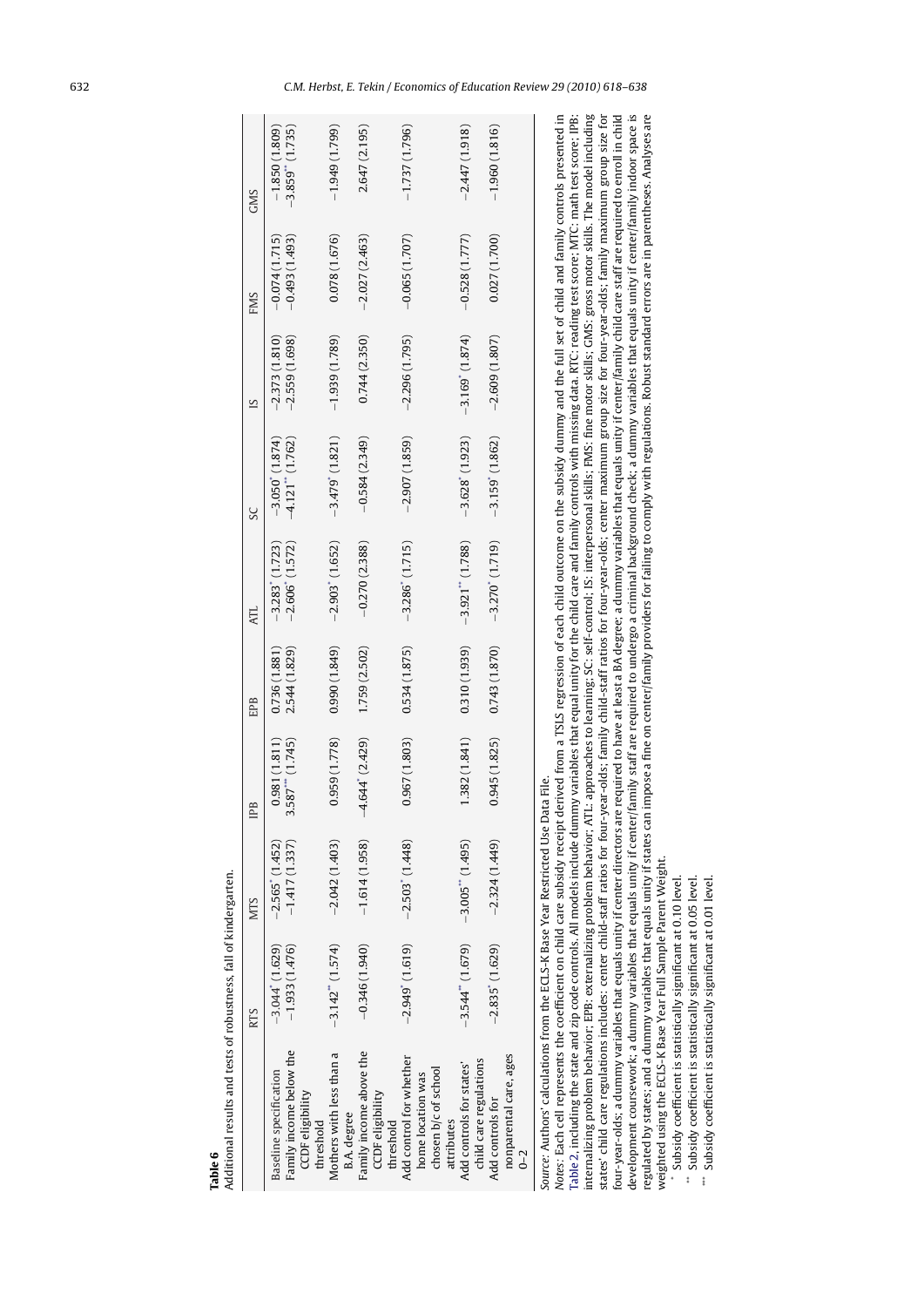## Table 7

Patterns of nonparental child care use for subsidy recipients and non-recipients in the years prior to kindergarten entry.

| Characteristic                                       | Full sample | Recipients | Non-recipients |
|------------------------------------------------------|-------------|------------|----------------|
| Child care use in the years prior to subsidy receipt |             |            |                |
| Began first nonparental arrangement at age <1        | 0.435       | 0.459      | 0.431          |
| Began first nonparental arrangement at age 1         | 0.121       | 0.176      | $0.112$ ***    |
| Began first nonparental arrangement at age 2         | 0.104       | 0.108      | 0.103          |
| Began first nonparental arrangement at age 3         | 0.143       | 0.149      | 0.141          |
| Child care use in the year of subsidy receipt        |             |            |                |
| Months in child care $(\%)$                          |             |            |                |
| $1-2$ months                                         | 0.027       | 0.025      | 0.028          |
| 3-5 months                                           | 0.059       | 0.096      | $0.051$ ***    |
| 6-8 months                                           | 0.126       | 0.140      | 0.124          |
| $9-12$ months                                        | 0.784       | 0.737      | 0.793          |
| 5+ days/week in child care (%)                       | 0.764       | 0.823      | $0.751$ ***    |
| Hours/week in child care                             |             |            |                |
| $1 - 20h$                                            | 0.377       | 0.296      | 0.394          |
| $21 - 39h$                                           | 0.262       | 0.285      | 0.257          |
| $40 + h$                                             | 0.360       | 0.417      | $0.347$ ***    |
| Multiple child care arrangements (%)                 | 0.433       | 0.567      | $0.408$ ***    |

Source: Authors' calculations from the ECLS-K Base Year Restricted Use Data File.

Notes: Analyses are weighted using the ECLS-K Base Year Full Sample Parent Weight. Analyses are limited to children in nonparental child care arrangements (relative, non-relative, center-based, school-based, and Head Start) in the years prior to kindergarten entry. The percentages for children in multiple child care arrangements include children in Head Start. Center-based arrangements include daycare services, while school-based arrangements include pre-k, preschool, and nursery school. Non-relative care includes both in-home and out-of-home arrangements.

\*Percentages for subsidy recipients and non-recipients are statistically significantly different at the 0.10 level.

\*\* Percentages for subsidy recipients and non-recipients are statistically significantly different at the 0.05 level.

\*\*\* Percentages for subsidy recipients and non-recipients are statistically significantly different at the 0.01 level.

provides an overview of child care use in the years prior to subsidy receipt. Specifically, it shows the fraction of recipients and non-recipients beginning their first nonparental arrangement at a given age. It appears that the patterns of early child care use are similar for both groups of children. For example, about equal proportions of subsidized and unsubsidized children first participated in nonparental care before age one (46 percent versus 43 percent). A significantly greater fraction of recipients started care at age one, but the percentages are identical at each starting-age thereafter.

The story changes dramatically, however, for child care use in the year of subsidy receipt (bottom panel of Table 7). In particular, subsidized children participate in nonparental care more intensively than non-recipients. Recipients are more likely to use a nonparental arrangement at least five times per week (82 percent versus 75 percent), and are more likely to be in care at least 40 h per week (42 percent versus 35 percent). In addition, we find evidence that subsidized children receive less stable child care: a significantly greater share of subsidy recipients participates in multiple arrangements (57 percent versus 41 percent). Taken together, these data suggest that subsidy recipients participate in nonparental care child environments more intensively, but at the same time, these arrangements tend to be more unstable. Of course, greater intensity of child care use cannot by itself explain the poorer outcomes among subsidized children; the impact of exposure depends crucially on the quality of care. However, the ECLS-K data do not permit detailed comparisons of child care quality, so we turn to the literature to provide insights.

Recent empirical work finds that average child care quality in the U.S. is rated "minimal" or "good" according to structural (e.g., child-to-staff ratio, group size, and conformity with health and safety standards) and process (e.g., caregiver interactions and cognitive/language stimulation) measures of child care environments (Helburn et al., 1995; Mocan, 1997; NICHD, 2000a). Studies by the NICHD Early Child Care Research Network (2000a) estimate that 42 percent of preschool child care settings are "poor" or "fair" quality, and that positive caregiving is "highly characteristic" for only 12 percent of children. A review of child care settings by the National Research Council appears to corroborate this, finding that 10 percent to 20 percent of early care and education environments are "inadequate" and pose serious risks to child development (National Research Council & Institute of Medicine, 2000).

Although overall child care quality has been rated "good" at best, it is important for the purposes of this paper to discuss differences in purchased quality across low- and high-income families and subsidized and unsubsidized families. Studies comparing child care use across income groups find inconsistent differences in the quality of center-based care, with some research pointing to higher quality among low-income children (NICHD, 1997; Phillips, Voran, Kisker, Howes, & Whitebook, 1994) and others finding lower quality (Loeb et al., 2004; Marshall et al., 2001). Research by Dowsett, Huston, Imes, and Gennetian (2008) finds that structural measures of child care quality are about equal for low- and high-income children, but that poor children experience lower-quality care across several process-oriented measures, including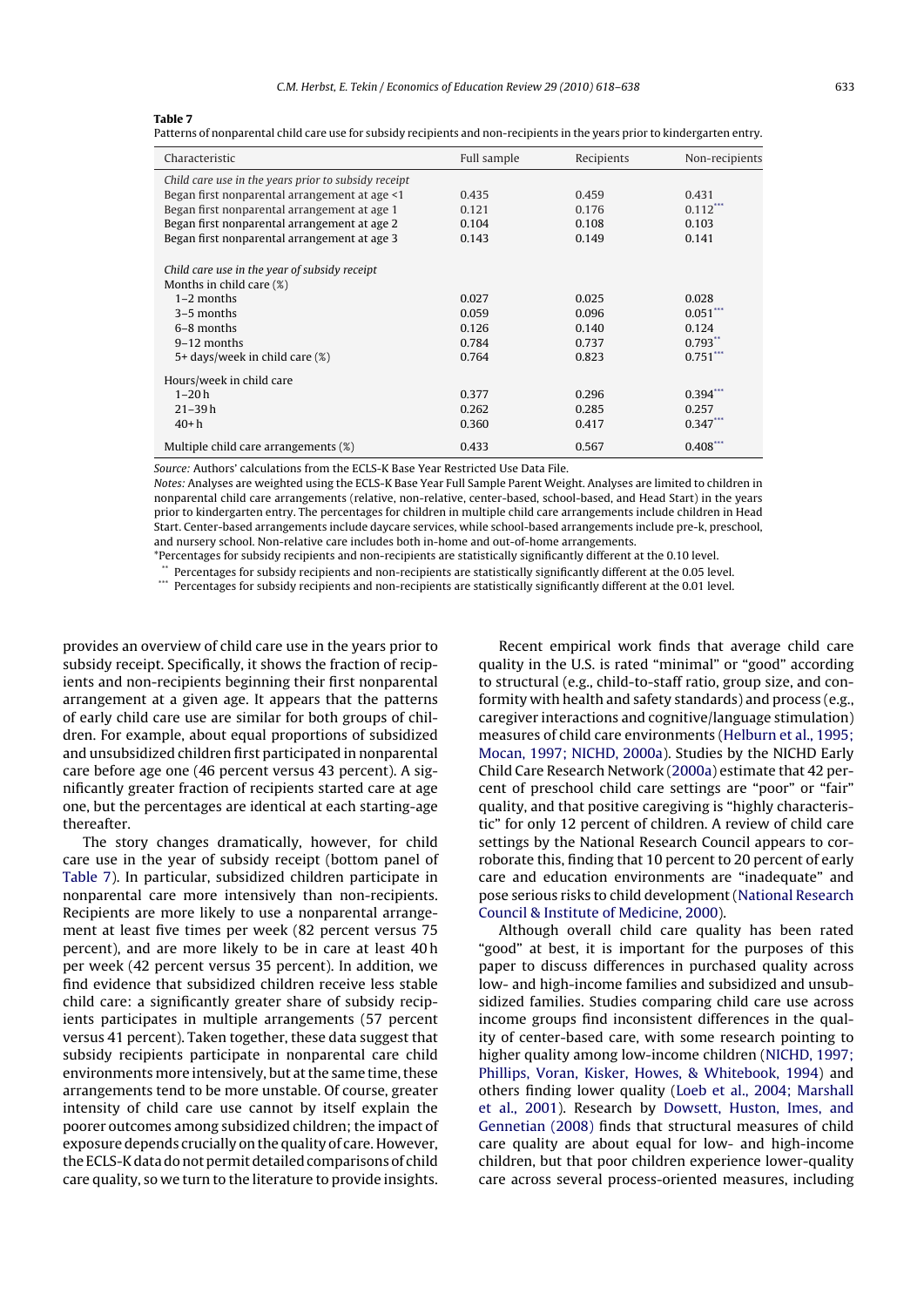negative adult interactions and cognitive stimulation. The quality of family-based and relative care, however, is more consistently of lower quality among low-income children (Coley, Chase-Lansdale, & Li-Grining, 2001; Dowsett et al., 2008; Votruba-Drzal, Coley, & Chase-Lansdale, 2004).

A sizeable body of research compares purchased child care quality across subsidized and unsubsidized (low-income) children. Generally speaking, results from these studies imply that subsidized children receive lower-quality care (Adams, Roach, Riley, & Edie, 2001; Jones-Branch, Torquati, Raikes, & Edwards, 2004; Mocan, 2007; Queralt, Witte, & Greisinger, 2000; Raikes, Raikes, & Wilcox, 2005; Thornburg, Scott, & Mayfield, 2002; Whitebook et al., 2004; Witt, Queralt, & Witte, 2000). For example, recent work by Mocan (2007) finds that subsidy density within child care centers (or the fraction receiving subsidized care) is negatively associated with a number of quality indicators, such as the sensitivity of child-teacher interactions, the frequency and nature of parent-teacher interactions, availability of materials that facilitate imaginative and active play, and the level of daily supervision. These findings are corroborated by state-specific analyses. An examination of daycare centers in Nebraska, for example, finds that subsidy density is negatively correlated with overall quality, as well as teacher salary and measures of cognitive stimulation (Jones-Branch et al., 2004). Many of these quality differences are pronounced for children attending family-based care. A general finding in the literature is that subsidized providers are rated worse on both structural and process measures, especially caregiver education and sensitivity, staff turnover, and social interactions. Other researchers find that subsidized providers are also more likely to be out of compliance with state licensing standards (Queralt et al., 2000; Thornburg et al., 2002).

In sum, this discussion suggests that child care subsidies shift children into a formal market providing "minimal" or "good" quality services, with (unsubsidized) low-income and subsidized children experiencing even poorer-quality environments. These quality concerns cut across the range of formal child care options—including center-based care—but appear to be particularly applicable to family-based settings. Results from this body of work, in combination with the descriptive evidence presented in Table 6, paint a tentative picture about the mechanisms through which the negative subsidy effects are operating. Specifically, it is conceivable that subsidized children receive intense exposure to low-quality care through center- and family-based arrangements. Furthermore, given that subsidized children are more likely to participate in multiple arrangements, these quality deficits might grow larger as the number of child care settings increases. Our story for the role of child care quality is plausible in light our earlier finding that subsidized families are equally represented across most socioeconomic strata.

# 6. Conclusions

In recent years, child care subsidies have become an important policy instrument to help low-income parents

move from welfare into the paid labor force. Given that the current subsidy system strictly ties benefits to participation in work-related activities, parents are able to use subsidies to purchase child care services from any legally operating provider. However, there are few incentives or requirements within the CCDF that encourage parents and providers to make quality-enhancing investments. As a consequence, there are reasons to be concerned about the implications of child care subsidies for the well-being of children.

In this paper, we provide the first systematic assessment of the impact of the U.S. child care subsidy system on child development. Using a sample of ECLS-K children living with single mothers, we find consistent evidence that subsidies are associated with negative child outcomes. In particular, our results suggest that subsidy receipt in the year before kindergarten lowers reading and math test scores, decreases the eagerness to learn, and leads to more behavior problems in the fall of kindergarten. The negative subsidy effects for reading and math test scores persist to the spring of kindergarten, but many of the behavioral effects attenuate. Although far from definitive, we provide evidence that the intense exposure to low-quality child care could be responsible for the negative subsidy effects. This story seems plausible in light of the fact that subsidized families are no worse off economically than their unsubsidized counterparts.

Our investigation points to the necessity of aligning the employment goals established by recent social policy reforms with the goal of ensuring child health and wellbeing. One way to accomplish this is by decoupling the strong relationship between subsidy receipt and employment, or by giving parents and child care providers strong to incentives to make quality investments. Based on the results of this study, policy changes directed at increasing the continuity of subsidized care would be beneficial, as would establishing reimbursements at a level high enough to allow parents to choose among high-quality providers in the community. Furthermore, the recent experience with pre-kindergarten in the U.S. may provide additional guidance on how to integrate child development goals into the subsidy system.

There are several possible directions for future research in this area. First, it is critical that researchers understand the mechanisms through which child care subsidies influence child well-being. Although we put forth a plausible story about the role of child care quality, additional work needs to verify whether this is the case. Future work should also attempt to understand the role of maternal employment, given that previous studies tend to find a negative relationship between early maternal work and child development. Second, it is important to determine whether certain child care arrangements are responsible for the negative subsidy effects. It is clear that subsidy recipients are more likely to participate in center- and family-based child care, making these arrangements a reasonable place to begin an investigation. Finally, it is important to explore heterogeneity in the impact of child care subsidies. Given that previous research on child care finds a differential response depending on child and family characteristics, one may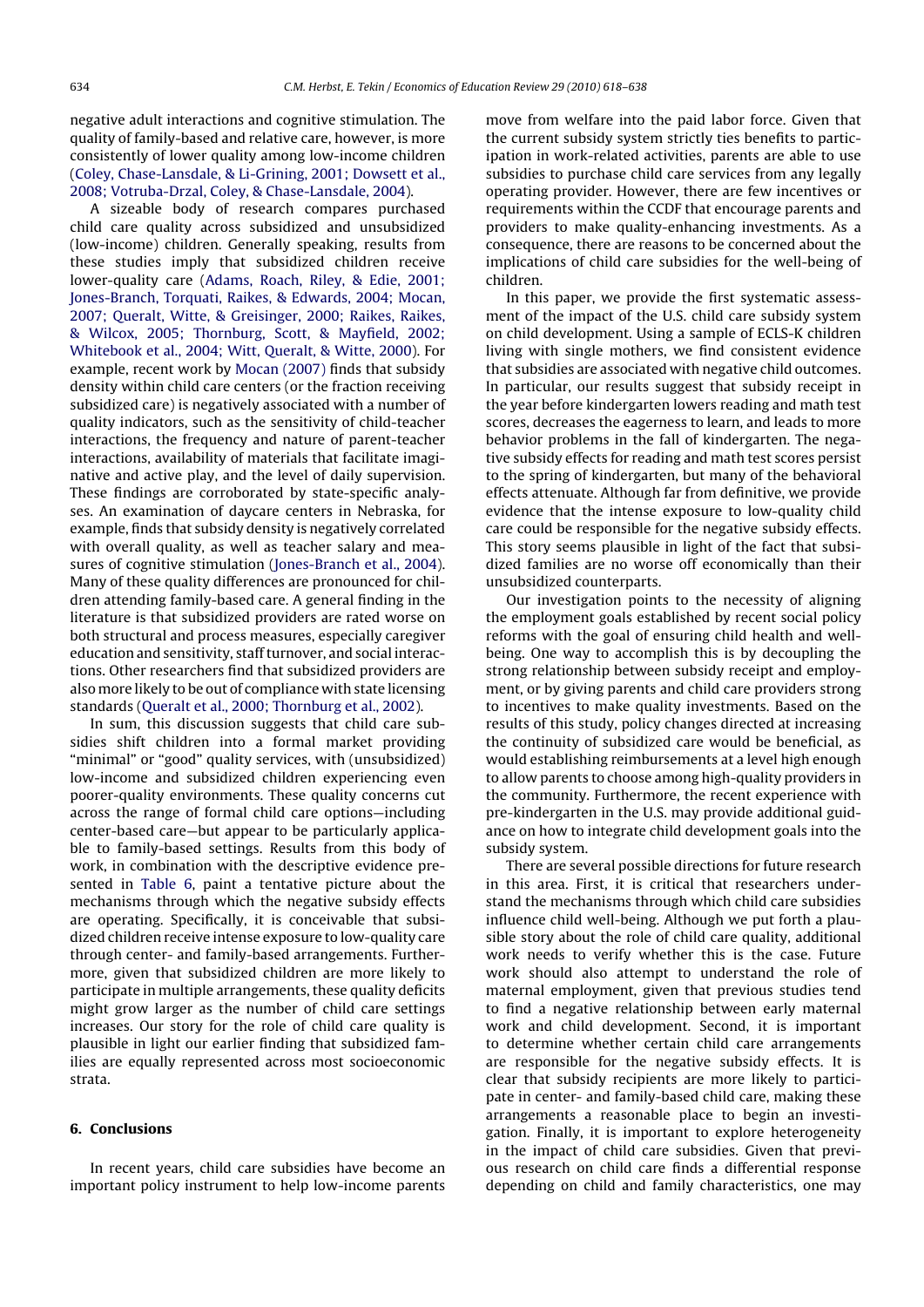assume that such heterogeneity exists with respect to subsidies.

## Acknowledgments

The authors would like to thank seminar participants at ASU's School of Public Affairs and GSU's Economics Department for helpful comments and advice. Susanna Loeb and other participants at the 2008 Association for Public Policy

#### Table A1

Variation in local administration and rationing of child care subsidies.

State Local/county administration Local/county eligibility determination County reimbursement Wait list or frozen rates intake Entitlement for TANF families Alabama • •• Alaska • ••• Arizona • • Arkansas • ••• California • •• Colorado ••• Connecticut • • Delaware ••• Dist. of Col. Florida •••• Georgia • •• Hawaii • Idaho • • Illinois • • Indiana ••• Iowa<br>Kansas Kansas • • Kentucky ••• Louisiana<br>Maine Maine • ••• Maryland • • Massachusetts • •• Michigan • • Minnesota • •• Mississippi • • Missouri • • Montana • • Nebraska • • Nevada ••• New Hampshire New Jersey<br>New Mexico New Mexico ••• New York ••••• North Carolina • •• North Dakota<br>Ohio Ohio ••• Oklahoma • • Oregon • • Pennsylvania<br>Rhode Island Rhode Island • South Carolina • • South Dakota<br>Tennessee Tennessee • ••• Texas ••••• Utah • Vermont<br>Virginia Virginia ••••• **Washington** West Virginia **Wisconsin** Wyoming •

Analysis and Management Fall Research Conference also provided useful comments. We are grateful to Aletha Huston and Lisa Gennetian for helpful comments on a previous draft.

# Appendix A.

See Tables A1 and A2.

Notes: Data in this table come from the following: (1) Schulman, K., Blank, H., & Ewan, D. (2001). A fragile foundation: State child care assistance policies. Washington, DC: The Children's Defense Fund and (2) U.S. Department of Health and Human Services, Administration for Children and Families, Child Care Bureau. (2002). Child care and development fund: Report of state plans FY2002-2003. Most of these figures reflect state policies in 2000. The data on county reimbursement rates reflect county-level variation and regional (which typically includes groups of counties) variation. As of 2000, two states (Connecticut and South Carolina) had frozen intake for subsidies.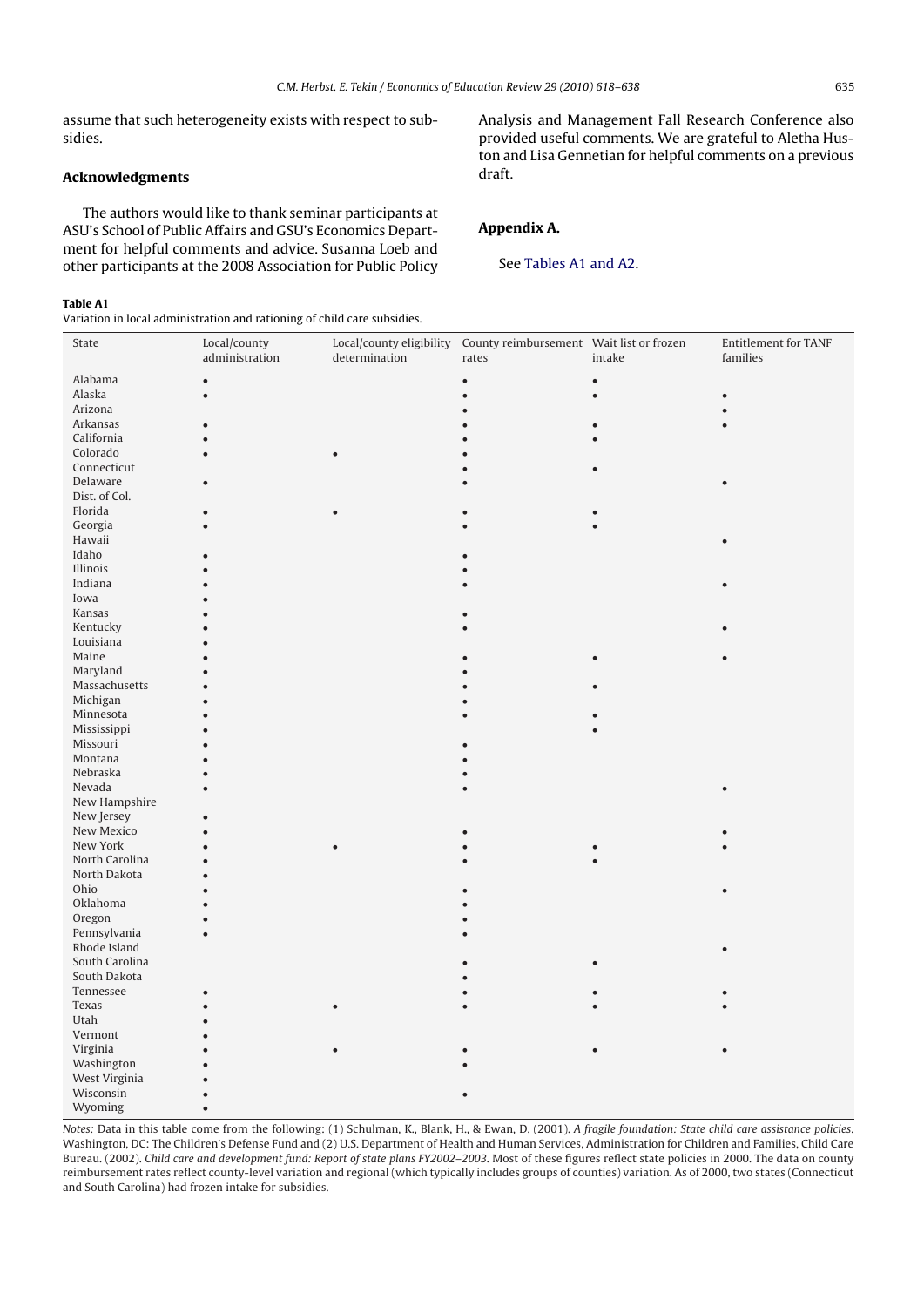#### Table A2

Results from the first-stage child care subsidy receipt equation.

| Variable                                    | Coefficient           | Standard error |
|---------------------------------------------|-----------------------|----------------|
| Child's age                                 | $-0.002$              | 0.002          |
| Boy                                         | 0.006                 | 0.015          |
| <b>Black</b>                                | $0.042^{\degree}$     | 0.024          |
| Hispanic                                    | 0.031                 | 0.028          |
| Asian                                       | $-0.033$              | 0.042          |
| Other race/ethnicity                        | $0.090$ **            | 0.045          |
| Weight                                      | $0.002$               | 0.001          |
| Premature birth                             | 0.034                 | 0.022          |
| Low birth weight                            | $-0.061$ **           | 0.030          |
| Disabled                                    | 0.017                 | 0.022          |
| First-time kindergartner                    | $-0.016$              | 0.036          |
| One sibling                                 | 0.011                 | 0.018          |
| Two or more siblings                        | 0.042                 | 0.021          |
| Mother's age                                | 0.006                 | 0.012          |
| (Mother's age) <sup>2</sup>                 | $-0.013$              | 0.017          |
| Mother was teen at first birth              | 0.009                 | 0.020          |
| Mother's education: HS/GED                  | 0.103                 | 0.023          |
| Mother's education: some college            | $0.131$ ***           | 0.027          |
| Mother's education: BA+                     | $0.152$ ***           | 0.036          |
| Father's education: HS/GED                  | 0.027                 | 0.022          |
| Father's education: some college            | 0.003                 | 0.027          |
| Father's education: BA+                     | $-0.050$ <sup>*</sup> | 0.028          |
| WIC participant                             | 0.090                 | 0.016          |
| Food stamp recipient                        | $0.117$ ***           | 0.020          |
| ln(total family income)                     | $-0.002$              | 0.005          |
| Primary home language is English            | $-0.016$              | 0.032          |
| Children's books in home                    | 0.000                 | 0.001          |
| (Children's books in home) <sup>2</sup>     | 0.000                 | 0.000          |
| Children's tapes/CDs in home                | 0.001                 | 0.001          |
| (Children's tapes/CDs in home) <sup>2</sup> | 0.000                 | 0.000          |
| Parent expects some college for child       | $0.048$ <sup>*</sup>  | 0.029          |
| Parent expects BA for child                 | 0.033                 | 0.024          |
| Parent expects post-BA for child            | 0.024                 | 0.025          |
| Southern residence                          | $-0.103$              | 0.155          |
| Constant                                    | $2.289$ <sup>**</sup> | 0.937          |
| Zip code controls                           | Yes                   |                |
| State policy controls                       | Yes                   |                |
| County fixed effects (IV)                   | Yes                   |                |
| Number of observations                      | 2795                  |                |
| Partial $R^2$                               | 0.105                 |                |
| $F$ -statistic on the IVs (p-value)         | $25.20 (\le 0.01)$    |                |

Source: Authors' calculations from the ECLS-K Base Year Restricted Use Data File.

Notes: Analyses are weighted using the ECLS-K Base Year Full Sample Parent Weight. Also included in the model are dummy variables that equal unity for each variable with missing data. Not shown here are the coefficients on the zip code, state policy, and county fixed effects, which are the identifying instruments.

- Coefficient is statistically significant at 0.10 level.
- \*\* Coefficient is statistically significant at 0.05 level.
- Coefficient is statistically significant at 0.01 level.

#### References

- Adams, D., Roach, M., Riley, D., & Edie, D. (2001). Are program characteristics linked to child care quality? Wisconsin Child Care Research Partnership. Issue brief 3. Madison, WI: University of Wisconsin-Extension.
- Adams, G., & Rohacek, M. (2002). More than a work support? Issues around integrating child development goals into the child care subsidy system. Early Childhood Research Quarterly, 17, 418–440.
- Adams, G., Snyder, K., & Sandfort, J. (2002). Getting and retaining child care assistance: How policy and practice influence parents' experiences. Assessing the new federalism occasional paper 55. Washington, DC: The Urban Institute.
- Adams, G., Tout, K., & Zaslow, M. (2007). Early care and education for children in low-income families: Patterns of use, quality, and potential policy implications. Working paper no. 4. Prepared for the roundtable on children in low-income families. Washington, DC: The Urban Institute.
- Anderson, P., Butcher, K., & Levine, P. (2003). Maternal employment and overweight children. Journal of Health Economics, 22, 477–504.
- Anderson, P., & Levine, P. (2000). Child care and mothers' employment decisions. In R. M. Blank, & D. Card (Eds.), Finding jobs: Work and welfare reform. New York: Russell Sage Foundation.
- Bacharach, V., & Baumeister, A. (2003). Child care and severe externalizing behavior in kindergarten children. Journal of Applied Developmental Psychology, 23, 527–537.
- Baker, M., Gruber, J., & Milligan, K. (2008). Universal child care, maternal labor supply, and family well-being. Journal of Political Economy, 116, 709–745.
- Barnett, W. S. (1995). Long-term effects of early childhood programs on cognitive and school outcomes. The Future of Children, 5(3), 25– 50.
- Baum, C. (2002). A dynamic analysis of the effect of childcare costs on the work decisions of low-income mothers with infants. Demography, 39, 139–164.
- Baydar, N., & Brooks-Gunn, J. (1991). Effects of maternal employment and child care arrangements in infancy on preschoolers' cognitive and behavioral outcomes: Evidence from the children of the NLSY. Developmental Psychology, 27, 918–931.
- Berlinski, S., Galiani, S., & Gertler, P. (2009). The effect of pre-primary education on primary school performance. Journal of Public Economics, 93, 219–234.
- Berlinski, S., Galiani, S., & Manacorda, M. (2008). Giving children a better start: Preschool attendance and school-age profiles. Journal of Public Economics, 92, 1416–1440.
- Bernal, R. (2008). The effect of maternal employment and child care on children's cognitive development. International Economic Review, 49, 1173–1209.
- Bernal, R., & Keane, M. (2008). Child care choices and children's cognitive achievement: The case of single mothers. Universidad de los Andes Working Paper WP—July 31
- Blank, H., Behr, A., & Schulman, K. (2001). State developments in child care, early education, and school age care, 2000. Washington, DC: Children's Defense Fund.
- Blau, D., & Robins, P. (1988). Child care costs and family labor supply. Review of Economics and Statistics, 70, 374–381.
- Blau, D., & Tekin, E. (2007). The determinants and consequences of child care subsidies for single mothers in the USA. Journal of Population Economics, 20, 719–741.
- Blau, F., & Grossberg, A. (1992). Maternal labor supply and children's cognitive development. Review of Economics and Statistics, 74, 474– 481.
- Bound, J., Jaeger, D., & Baker, R. (1995). Problems with instrumental variables estimation when the correlation between the instruments and the endogenous explanatory variable is weak. Journal of the American Statistical Association, 90, 443–450.
- Brooks-Gunn, J., Han, W., & Waldfogel, J. (2002). Maternal employment and child cognitive outcomes in the first three years of life: The NICHD study of early child care. Child Development, 73, 1052–1072.
- Carneiro, P., & Heckman, J. (2004). Inequality in America: What role for human capital policies? In J. Heckman, & A. Krueger (Eds.), Human capital policy. The MIT Press.
- Child Care Bureau. (2005a). CCDF state expenditure data. Washington, DC: U.S. Department of Health and Human Services, Administration for Children and Families, Child Care Bureau. http://www.acf.hhs.gov/ programs/ccb/data/index.htm. Accessed 01.03.08
- Child Care Bureau. (2005b). FFY 2005 CCDF data tables. Washington, DC: U.S. Department of Health and Human Services, Administration for Children and Families, Child Care Bureau. http://www.acf.hhs.gov/ programs/ccb/data/index.htm. Accessed 01.03.08
- Coley, R., Chase-Lansdale, L., & Li-Grining, C. (2001). Child care in the era of welfare reform: Quality, choices, and preferences. Policy brief 01-4. Welfare, children, and families, a three-city study. Baltimore, MD: Johns Hopkins University.
- Crosby, D., Gennetian, L., & Huston, A. (2005). Child care assistance policies can affect the use of center-based care for children in low-income families. Applied Developmental Science, 9, 86–106.
- Currie, J., & Neidell, M. (2007). Getting inside the "black box" of Head Start quality: What matters and what doesn't. Economics of Education Review, 26, 83–99.
- Currie, J., & Thomas, D. (1995). Does Head Start make a difference? American Economic Review, 85, 341–364.
- Deming, D. (2009). Early childhood intervention and life-cycle skill development: Evidence from Head Start. Economic Journal: Applied Economics, 3, 111–134.
- Desai, S., Chase-Lansdale, P., & Michael, R. (1989). Mother or market? Effects of maternal employment on four-year-olds' intellectual abilities. Demography, 26, 545–561.
- Dowsett, C., Huston, A., Imes, A., & Gennetian, L. (2008). Structural and process features in three types of child care for children from high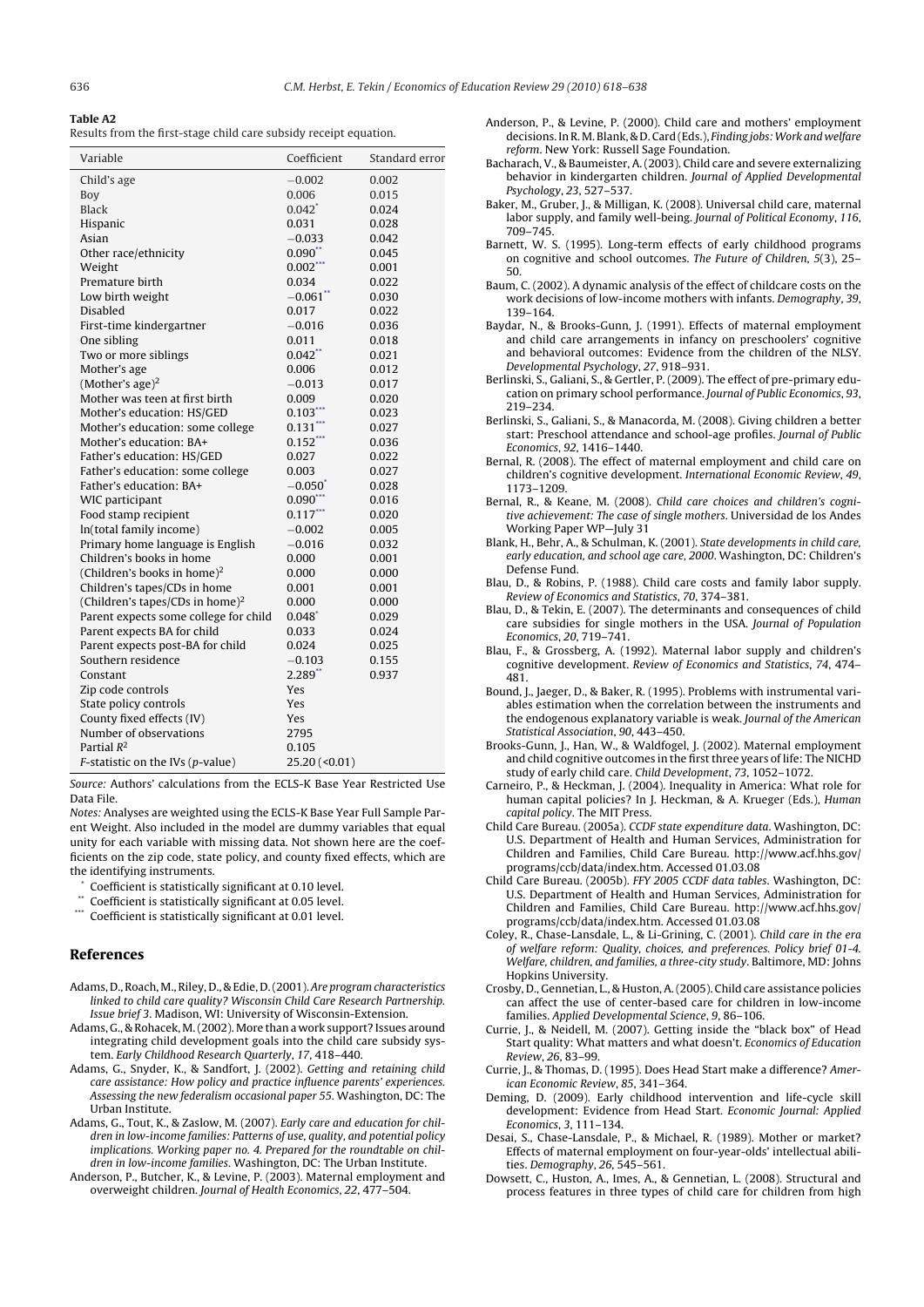and low income families. Early Childhood Research Quarterly, 23, 69– 93.

- Fitzpatrick, M. D. (2008). Starting school at four: The effect of universal pre-kindergarten on children's academic achievement. B.E. Journal of Economic Analysis and Policy, 8, 1–38.
- Garces, E., Thomas, D., & Currie, J. (2002). Longer-term effects of Head Start. American Economic Review, 92, 999–1012.
- Gennetian, L., Crosby, D., Dowsett, C., Huston, A., & Principe. (2005, April). Center-based care and social development of low-income children of working mothers. Paper presented at the biennial meeting of the Society for Research in Child Development. Atlanta, GA: SRCD Meetings.
- Gordon, R., Kaestner, R., & Korenman, S. (2007). The effects of maternal employment on child injuries and infectious disease. Demography, 44, 307–333.
- Gormley, W. (2007). Early childhood care and education: Lessons and puzzles. Journal of Policy Analysis and Management, 26, 633–671.
- Gormley, W., & Gayer, T. (2005). Promoting school readiness in Oklahoma: An evaluation of Tulsa's pre-k program. Journal of Human Resources, 40, 533–558.
- Gupta, N. D., & Simonsen, M. (2007). Non-cognitive child outcomes and universal high quality child care. IZA discussion papers 3188. Institute for the Study of Labor (IZA).
- Han, W., & Waldfogel, J. (2001). Child care costs and women's employment: A comparison of single and married mothers with pre-school age children. Social Science Quarterly, 82, 552–568.
- Han, W., Waldfogel, J., & Brooks-Gunn, J. (2001). The effects of early maternal employment on later cognitive and behavioral outcomes. Journal of Marriage and Family, 63, 336–354.
- Heckman, J., & Materov, D. (2004, November). The productivity argument for investing in young children. High/scope educational research foundation. The high/scope Perry Preschool study through age 40.
- Helburn, S., Culkin, W., Morris, J., Mocan, N., Howes, C., Phillipsen, L., et al. (1995). Cost, quality and child outcomes in child care centers study. Denver, CO: University of Colorado.
- Herbst, C. (2008a). Who are the eligible non-recipients of child care subsidies? Children and Youth Services Review, 30, 1037–1054.
- Herbst, C. (2008b). Do social policy reforms have different impacts on employment and welfare use as economic conditions change? Journal of Policy Analysis and Management, 27, 867–894.
- Herbst, C., & Tekin, E. (in press). Child care subsidies and childhood obesity. Review of Economics of the Household.
- Hill, J., Waldfogel, J., & Brooks-Gunn, J. (2002). Differential effects of high quality child care. Journal of Policy Analysis and Management, 21, 601–627.
- James-Burdumy, S. (2005). The effect of maternal labor force participation on child development. Journal of Labor Economics, 23, 177–211.
- Jones-Branch, J., Torquati, J., Raikes, H., & Edwards, C. (2004). Child care subsidy and quality. Early Education and Development, 15, 329–341.
- Karoly, L. A., Kilburn, M. R., & Cannon, J. S. (2005). Early childhood interventions: Proven results, future promise. Santa Monica, CA: RAND Corporation.
- Kimmel, J. (1998). Child care costs as a barrier to employment for single and married mothers. Review of Economics and Statistics, 80, 287–299.
- Knudsen, E. I., Heckman, J. J., Cameron, J. L., & Shonkoff, J. P. (2006). Economic, neurobiological, and behavioral perspectives on building America's future workforce. Proceedings of the National Academy of Sciences, 103(27), 10155–10162.
- Layzer, J., & Collins, A. (2000, November). National study of child care for low-income families, state and community sub-study, interim report, executive summary. Abt Associates.
- Le, A., Miller, P., Heath, A., & Martin, N. (2005). Early childhood behaviours, schooling, and labour market outcomes: Estimates from a sample of twins. Economics of Education Review, 24, 1–17.
- Liu, H., Mroz, T., & van der Klaauw,W. (2003). Maternal employment, migration, and child development. Working Paper. Department of Economics, University of North Carolina, Chapel Hill.
- Loeb, S., Bridges, M., Bassock, D., Fuller, B., & Rumberger, R. (2007). How much is too much? The influence of preschool centers on children's social and cognitive development. Economics of Education Review, 26, 52–66.
- Loeb, S., Fuller, B., Kagan, S., & Carrol, B. (2004). Child care in poor communities: Early learning effects of type, quality and stability. Child Development, 75, 47–65.
- Ludwig, J., & Miller, D. (2007). Does Head Start improve children's life chances? Evidence from a regression discontinuity design. Quarterly Journal of Economics, 122, 159–208.
- Lynch, R. (2004). Exceptional returns: Economic, fiscal, and social benefits of investment in early childhood development. Washington, DC: Economic Policy Institute.
- Magnuson, K., Ruhm, C., & Waldfogel, J. (2007). Does prekindergarten improve school preparation and performance? Economics of Education Review, 26, 33–51.
- Marshall, N., Creps, C., Burstein, N., Glantz, F., Robeson, W., & Barnett, S. (2001). The cost and quality of full day, year-round early care and education in Massachusetts: Preschool classrooms. Cambridge, MA: Wellesley Centers for Women and Abt Associates, Inc.
- Meyers, M., Heintze, T., & Wolf, D. (2002). Child care subsidies and the employment of welfare recipients. Demography, 39, 165–180.
- Meyers, M., Peck, L., Davis, E., Collins, A., Kreader, J. L., Georges, A., et al. (2002). The dynamics of child care subsidy use: A collaborative study of five states. New York: National Center on Children in Poverty, Columbia University.
- Mitchell, A., Stoney, L., & Dichter, H. (1997). Financing child care in the United States: An illustrative catalog of current strategies. Kansas City, MO: Edition E.M. Kaufman Foundation.
- Mocan, N. (1997). Cost functions, efficiency, and quality in day care centers. Journal of Human Resources, 32, 861–891.
- Mocan, N. (2007). Can consumers detect lemons? An empirical analysis of information asymmetry in the market for child care. Journal of Population Economics, 20, 743–780.
- Morrill, M. (2009). The effects of maternal employment on the health of school-age children. Working paper. Department of Economics, North Carolina State University.
- National Institute of Child Health and Human Development (NICHD), Early Child Care Research Network. (1997). Poverty and patterns of child care. In G. J. Duncan, & J. Brooks-Gunn (Eds.), Consequences of growing up poor. New York: Russell Sage Foundation.
- National Institute of Child Health and Human Development (NICHD). (2000a). Characteristics and quality of child care for toddlers and preschoolers. Applied Developmental Science, 4, 116–141.
- National Institute of Child Health and Human Development (NICHD). (2000b). The relation of child care to cognitive and language development. Child Development, 71, 960–980.
- National Institute of Child Health and Human Development (NICHD). (2003a). Does quality of childcare affect child outcomes at age 4(1/2)? Developmental Psychology, 39, 451–469.
- National Institute of Child Health and Human Development (NICHD). (2003b). Does amount of time spent in childcare predict socioemotional adjustment during the transition to kindergarten? Child Development, 74, 976–1005.
- National Institute of Child Health and Human Development (NICHD), & Duncan, G. (2003). Modeling the impacts of child care quality on children's preschool cognitive development. Child Development, 74, 1454–1475.
- National Institute for Early Education Research (NIEER). (2005). The state of preschool: 2005 state preschool yearbook. New Brunswick, NJ: Rutgers University.
- National Research Council and Institute of Medicine. (2000). In J. P. Shonkoff, & D. A. Phillips (Eds.), From neurons to neighborhoods: The science of early child development. Washington, DC: National Academies Press.
- Office of Head Start. (2005). Head start program fact sheet. Washington, DC: U.S. Department of Health and Human Services, Administration for Children and Families, Office of Head Start. Available at. http://www.acf.hhs.gov/programs/ohs/about/fy2006.html
- Peisner-Feinberg, E., Burchinal, M., Clifford, R., Culkin, M., Howes, C., Kagan, S., et al. (2001). The relation of preschool child-care quality to children's cognitive and social development trajectories through second grade. Child Development, 72, 1534–1553.
- Phillips, D., & Adams, G. (2001). Child care and our youngest children. The Future of Children: Caring for Infants and Toddlers, 11, 35–51.
- Phillips, D., Voran, M., Kisker, E., Howes, C., & Whitebook, M. (1994). Child care for children in poverty: Opportunity or inequity? Child Development, 65, 472–492.
- Queralt, M., Witte, A., & Greisinger, H. (2000). Championing our children': Changes in quality, price and availability of child care in the welfare reform Era. Working paper 2000–07. Wellesley, MA: Department of Economics, Wellesley College.
- Raikes, H., Raikes, A., & Wilcox, B. (2005). Regulation, subsidy receipt and provider characteristics: What predicts quality in child care homes? Early Childhood Research Quarterly, 20, 164–184.
- Ruhm, C. (2004). Parental employment and child cognitive development. Journal of Human Resources, 39, 155–192.
- Ruhm, C. (2008). Maternal employment and adolescent development. Labour Economics, 15, 958–983.
- Schulman, K., & Blank, H. (2007). State child care assistance policies 2007: Some steps forward, more progress needed. Issue brief. Washington, DC: National Women's Law Center.